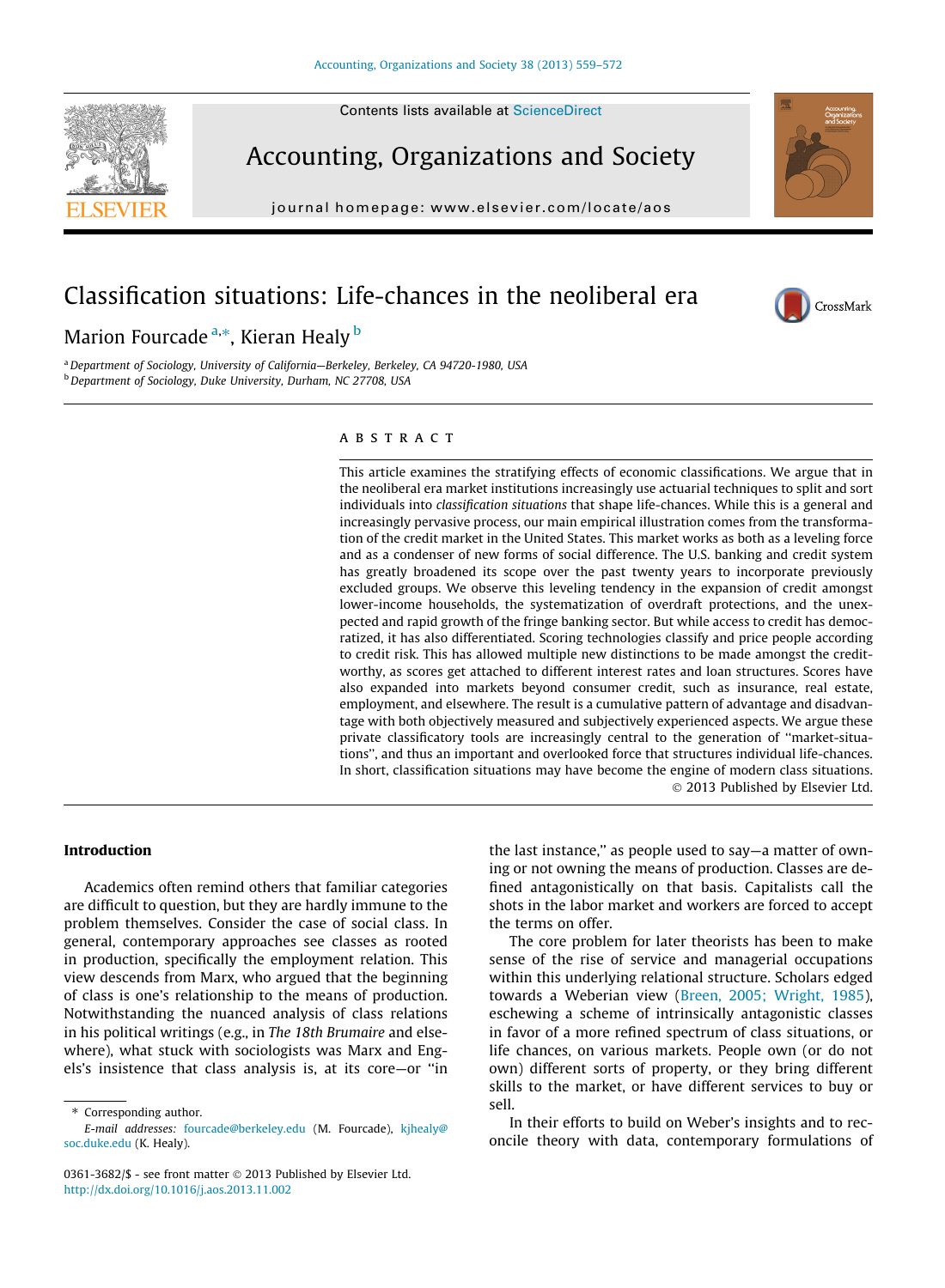class theory became more precise, and tableaux of class membership more complex. Sociology's most influential statements on the subject, such as [Wright \(1985\), Erikson](#page-13-0) [and Goldthorpe \(1993\)](#page-13-0), and [Grusky and Sørensen \(1998\)](#page-12-0), set out to operationalize the concept of class in a way that connected it to the process of socio-economic attainment. Largely framed by the methods and concerns of Anglo-American mobility research, the challenge was to develop a class-based analysis that could make sense of the elusive ''middle'' of the American occupational structure. But this meant that contemporary class analysis remained close to its origins in that it still began with an analysis of the structure of positions in occupations, firms, and labor markets. We shall argue that this has made it hard to connect these theories to processes of social stratification that originate outside the sphere of production, in settings such as consumer credit systems, education, health services, and housing.

Of course, research on inequality shows other forms of social division beside class structure shape people's access to and experience of basic social institutions. Reliably, specific social groups—the poor, minorities, women, young people, and others, whether singularly or in various intersections and combinations—face a more restrictive set of choices, receive worse treatment, and experience worse outcomes than dominant groups in practically every institutional domain ([Massey, 2008](#page-12-0)). The durability of these inequalities is explained, variously, by rational choices on the part of vendors trying to avoid catering to riskier individuals [\(Becker, 1971\)](#page-11-0), the persistence of straightforward prejudice, or more subtle processes of symbolic violence, pragmatic disqualification, or systemic ''über'' discrimination ([Reskin, 2012\)](#page-12-0). In this view, modern markets reproduce inequalities that originate elsewhere in the social structure, in historical legacies, and in longstanding attitudes that differentiate between categories of people. The action of markets themselves does not contribute much to the formation of social hierarchies.

What if it did? What if we could make the recording, splitting and categorizing work done by markets and market technologies ''good to think with'' for the study of social inequality? The point is in some ways familiar. Occupational markets have long been structured by institutional devices such as licensing and credentialing systems, in addition to rules oriented to exclude certain kinds of people. But what makes the new market instruments so interesting is that they seem so much more democratic. Indeed, historically their appeal came, in part, from their purported ability to keep older forms of arbitrary or categorical discrimination at bay ([Hyman, 2011; Poon,](#page-12-0) [2013](#page-12-0)). These new markets draw distinctions, too, but in a different way. Rather than protecting certain groups through the creation of rents and monopolies, they thrive on the market's competitive logic, demanding that people be measured against one another, and then separating and recombining them into groups for efficiency and profit. As with class, the process of differentiation is endogenous to the market itself. But unlike class, the action happens on the consumption side of the economy, rather than on the production side.

In this article, we focus more particularly on how the emergence and expansion of methods of tracking and classifying consumer behavior affect stratification through the allocation of credit. On the supply side, scoring agencies slice consumers into behaviorally-defined risk groups, and price offerings to them accordingly. On the demand side, consumers find themselves more or less comfortably fitting into these categories—which, by design, are not constructed from standard demographic classifications such as race and gender. At the intersection of this supply and demand, the increasing sophistication of credit scoring generates what we call classification situations: positions in the credit market that are consequential for one's lifechances, and that are associated with distinctive experiences of debt. These range from the exploitative to the dutiful, and from the dutiful to the almost liberating. Some feel weighed down or crushed by debt, others feel the pressure both to acquire and pay off certain sorts of loan, and still others embrace credit as a means of asset accumulation and mobility. These classification situations are not merely approximations to pre-existing social groups, though of course they may overlap substantially in specific cases. Rather, they are independently, even ''artificially'' generated classifications that can come to have distinctive and consequential class-like effects on life-chances and social identities.

#### The crucible of class

#### The standard view

We begin with Weber and his concept of life chances. It is worth quoting his definition of ''economic class'' at length:

We may speak of a "class" when  $(1)$  a number of people have in common a specific causal component of their life chances  $(...)$ . This is "class situation."  $(...)$  Property or ''lack of property'' [are] the basic categories of all class situations. ... Within these categories, however, class situations are further differentiated: on the one hand, according to the kind of property that is usable for returns; and, on the other hand, according to the kinds of services that can be offered in the market. Class situation is, in this sense, ultimately market situation ([Weber, 1978a](#page-12-0), pp. 927–928, emphasis added).

Notoriously, Weber was not very specific about what he meant by ''chance in the market.'' However, he does offer a telling empirical illustration. Rather than pursuing the more Marxist line of analysis he begins with (the distribution of material property and skills or ''services offered''), Weber ends the passage on ''economic classes'' in Economy and Society with a cryptic reference to the credit market:

The creditor-debtor relation becomes the basis of ''class situation" first in the cities, where a "credit market", however primitive, with rates of interest increasing according to the extent of dearth and factual monopolization of lending in the hands of a plutocracy could develop. [\(Weber, 1978a](#page-12-0), p. 928)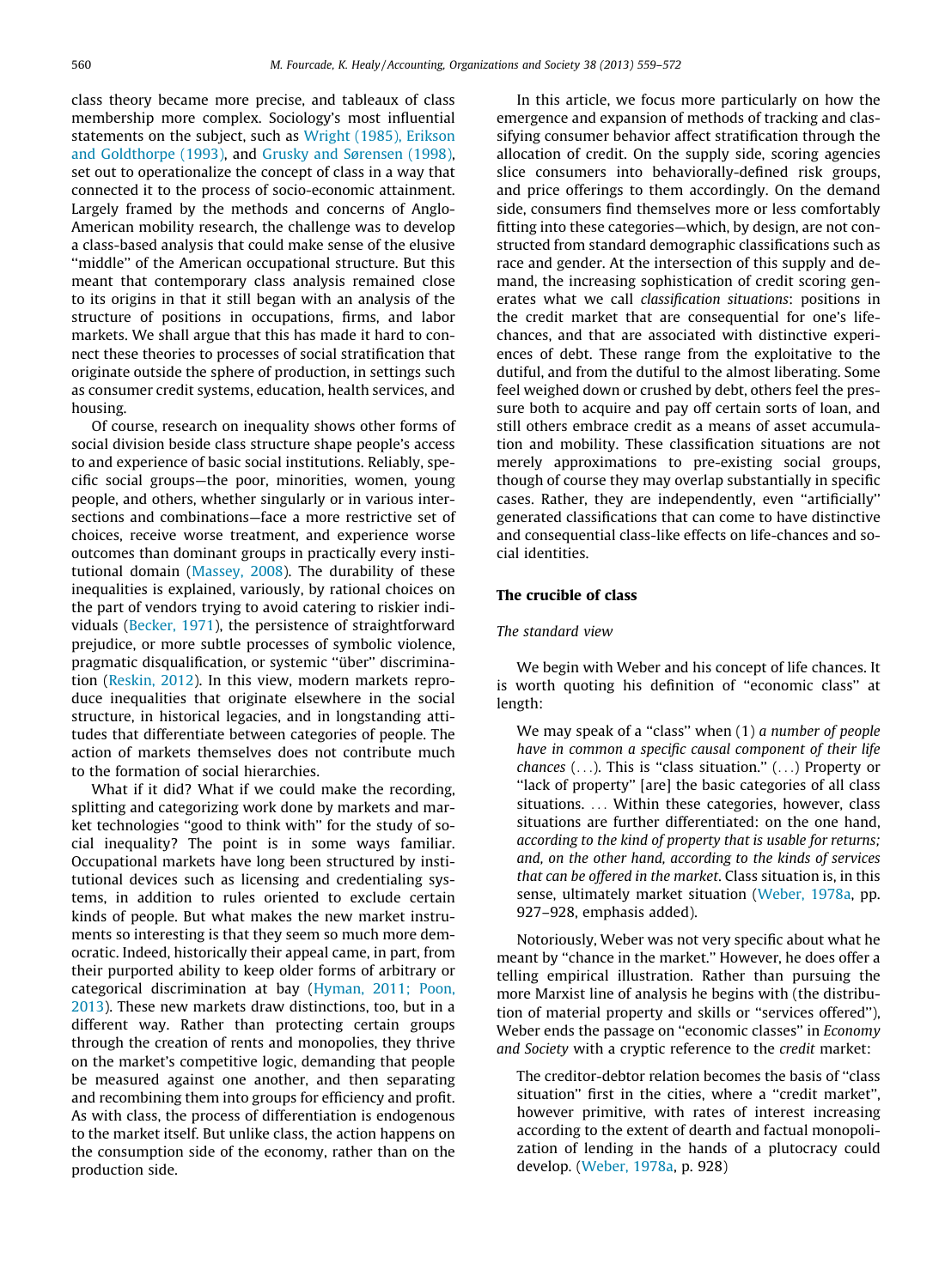This suggests that Weber's view of class situation as life chances in a market should be much more broadly applied than it typically has been in the literature on class analysis. (And, quite possibly, more broadly than Weber himself envisioned—but our purposes here are not exegetical.) Our claim is that many institutional settings may be analyzed as systems of market-situations, each with its own dynamic of social stratification and its own claim on the making of social class.

The standard picture in stratification research is that a person's life-chances are rooted in their position in the occupational structure, and expressed in their pathway through it. One's occupation (or that of one's parents) may affect one's health, the likelihood of arrest or prison, the availability of educational opportunities, and so on. Often, the model is made more complex by the addition of alternative bases of stratification, such as racial, ethnic, gender, religion, age or family structure.

In Weber's view what ultimately determines one's life chances—one's specific market-situation—are individual endowments of various kinds. We would now think of these endowments as various sorts of capital. People own (or do not own) different sorts of property, they bring different skills (or no skills) to the market, they buy and sell various services (or not). It is this individualizing tendency in Weber's theory of stratification—its tendency to unravel class into a set of individual locations on a spectrum—that has long been resisted by his Marxian critics.

#### From class situation to classification situation

What is missing from this view is the notion that allocation to particular market-situations might depend on some formal, institutionalized classification procedures. Weber recognizes the power and significance of bureaucratic records and rules, but does not connect this to his analysis of the market. In Weber's time, insofar as this organizational means was available at all, it was almost exclusively a tool of the state bureaucracy. Scholars interested in the intersection of rationalized bureaucracy and logics of classification have thus looked primarily to the state and its official classifications, which are public in nature and carry implications for government policy, identity-formation, and collective action ([Hacking, 1986;](#page-12-0) [Loveman, 2013; Schor, 2009; Starr, 1992; Steensland,](#page-12-0) [2010\)](#page-12-0). But many important classificatory systems are now embedded in markets. They are by nature private, even to the point of being trade secrets. They are oriented toward the extraction of profit and often manufactured and managed in a quasi-monopolistic manner. For instance one company, FICO—originally Fair, Isaac and Company—produces many variants of its FICO score, which it claims are used in ninety percent of lending decisions in the United States. Combining the fine-grain of Weberian market-situations with rationalized organizational methods, these forms of commensuration and categorization have institutionalized and diffused rapidly. As such, they have become powerful ''market devices'' whose broader social effects are still not well understood ([Carruthers, 2013; Muniesa, Millo, & Callon, 2007\)](#page-11-0). To emphasize our modification of the Weberian framework, we call the outcomes produced by these new technologies classification situations, as distinct from class situations.

The starting point for our analysis is thus the operation of market institutions, not the a priori identification of fundamental social categories. In that respect our perspective contrasts not only with theories of inequality centered on labor-markets, but also with approaches emphasizing the intersectional consequences of cross-cutting memberships in racial, class, and gender categories [\(Collins, 1990; Mas](#page-11-0)[sey, 2008; Tilly, 1999\)](#page-11-0). Second, by paying attention to explicit, ''objective'' classificatory techniques rather than implicit, ''subjective'' schemes of perception and action, our approach also differs from Pierre Bourdieu's analysis of the relevance of classificatory struggles to class analysis in the last chapter of Distinction [\(1984\)](#page-11-0). In our case, the classificatory mechanism is both more palpable (classifications are bought and sold) and less so (the mechanics of classification is impersonal, confidential, and does not allow for individual interpretation).

Rather than seeing how basic social-categorical differences "play out", are "expressed in", or "distort" institutions, we thus seek to identify, in a manner not unlike [Bowker and Star \(2000\),](#page-11-0) how institutions systematically sort and slot people into new types of categories (which we may call ''market categories'') with different economic rewards or punishments attached to them. On this view, the labor market is only one among many institutions that structure life chances. Education, health-care, credit, and commodity markets classify their participants too, in ways that generate social inequalities rather than simply reproducing them. We also expect configurations of classificatory institutions in different societies to display similarities and complementarities among themselves [\(DiMaggio & Powell, 1983; Hall & Soskice, 2001\)](#page-11-0). This means we must attend to the systemic linkages between classificatory mechanisms, institutional development, and the wider social environment.

We argue that dramatic changes in market organization, triggered by the de-collectivization of social services and risk in the neoliberal era [\(Hacker, 2008](#page-12-0)), have both expanded the supply of services and increased the classifying activities of institutions. Both credit and higher education, for instance, provide good illustrations of these trends with a rapid expansion of access (reversed only very recently) and a subsequent internal diversification of supply by price and quality. In both cases, providers have learned to tailor their products in specific ways in an effort to maximize rents, transforming the sources and forms of inequality in the process.

Substantively, the approach we advocate here has three main implications. Comparatively, we should investigate the role of actuarial technologies [\(Mikes, 2009; Power,](#page-12-0) [2011\)](#page-12-0) in sorting people into a diversified set of life trajectories. In this article, we focus on the U.S. credit market as a useful and important empirical site for studying how these new, ''classificatory,'' mechanisms of social stratification operate. But it is worth emphasizing, again, that the point applies much more broadly. These technologies may be less salient or differently implemented in some countries,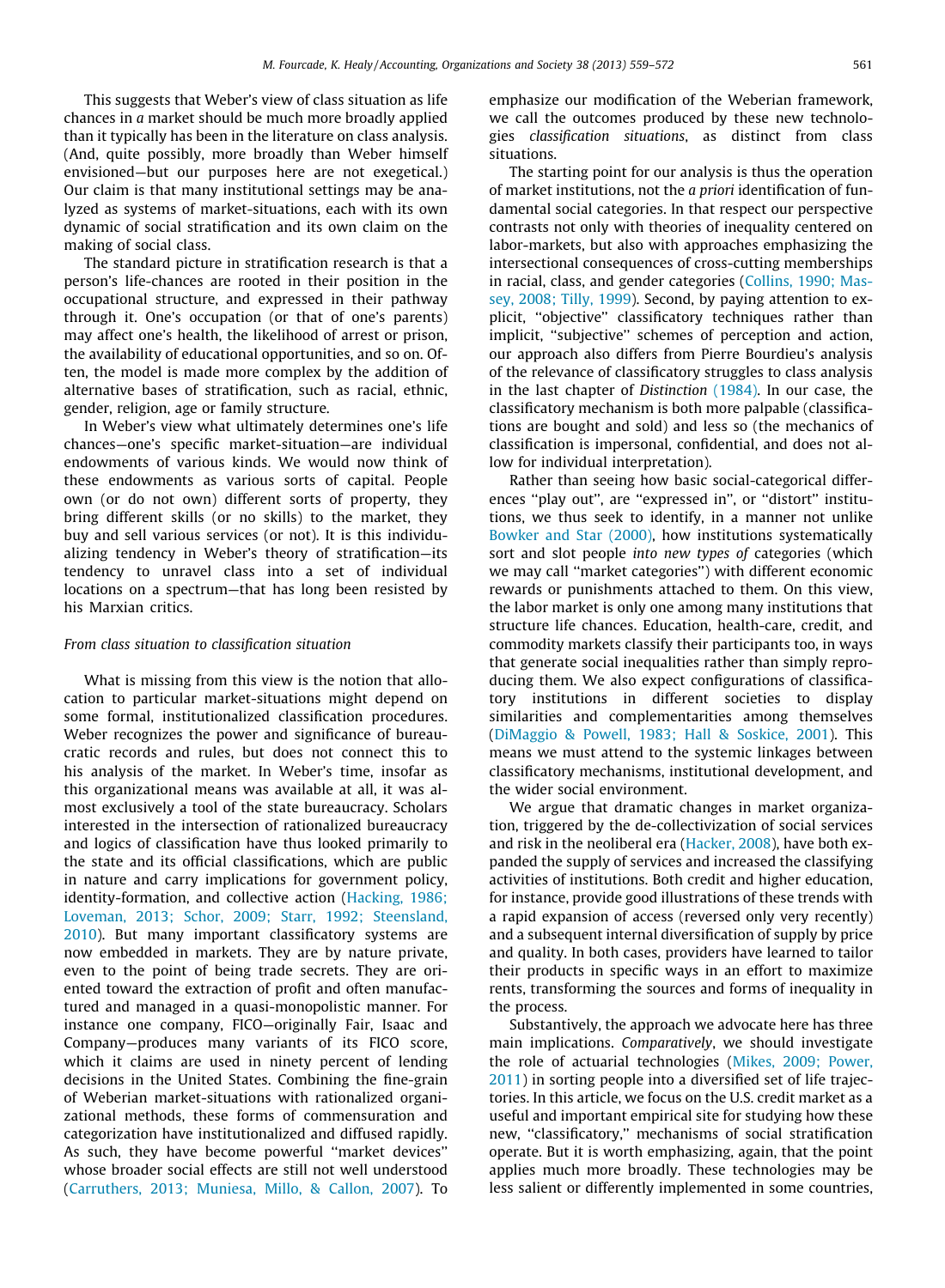and thus their effects on stratification may varym too. Historically, we should document how the neoliberal shift transformed institutions—in our case, institutions devoted to the provision of consumer credit—in ways that facilitated the action of classificatory engines. Behind the longitudinal inquiry is the argument that recent changes in the organization of many markets have affected people's lives in ways that are often not well captured by traditional analyses. And theoretically, we ought to reflect on what these changes mean for theories of stratification in the neoliberal era.

#### Kinds of classification situations

There have been two historical forces behind the development of classification situations. The first is technology, namely the growing availability of individuallevel data, on the one hand, and the development of statistical models of risk on the other. The second is the market economy. As representatives of the collective good, states tend to be politically oriented toward universal mandates. Under state rule, risks were collectivized, socialized, even though the management of such risks became increasingly individualized over time, though not necessarily more differentiated ([Bauman, 2000; Burchell,](#page-11-0) [Gordon, & Miller, 1991\)](#page-11-0). Private corporations, however, are oriented to profit. In an earlier era, some of the risks faced by private credit institutions might have been socialized through cross-subsidization. Money lost administering small loans in poor neighborhoods, for instance, might have been made up by high profits on large loans in richer neighborhoods. More often, however, banks turned away from the most destitute places if they could, leaving behind so-called ''banking deserts'' ([Leyshon &](#page-12-0) Thrift,  $1995$ ).<sup>1</sup>

The new actuarial technologies have changed all that, allowing capitalist firms to systematically make individual assessments of risk, and to turn those assessments into economic opportunities through sharply differentiated pricing strategies. No wonder, then, that classification situations are especially well-developed in liberal market economies [\(Hall & Soskice, 2001\)](#page-12-0), where private markets, rather than states, are the main providers of access to primary goods and services such as healthcare, money, insurance or the law, and education.

#### Seeing like a market

Weberian sociologists and Chicago-school economists alike argue that markets are blind to differences in social status. In the former case, the market ''knows nothing of honor" ([Weber, 1978b](#page-12-0), p. 936); in the latter, it is an unbiased engine of preference aggregation. We suggest instead that markets see social differences very well, and thrive on them. Like states, market technologies make societies more ''legible'', to use [Scott's \(1999\)](#page-12-0) phrase. Contemporary market institutions, in particular, are inveterate classifiers.

They count, rank, measure, tag, and score on various metrics of varying degrees of sophistication, automation, and opacity. The data collected in these procedures becomes grist for analytical machines devoted to further refining the classification system itself, and the engine for allocating individuals to some tier or group on the basis of that classification.

Fueled by the growing availability of demographic and non-demographic data over the last 30 years or so, classificatory efforts by corporations have concentrated on the production of increasingly fine-grained knowledge about populations of would-be customers. This data is sometimes provided by states (demographic data), sometimes bought from market intermediaries (e.g. purchasing histories, employment and medical data, records of online behavior, credit scores), or generated by specialists (various forms of market research). This knowledge is incorporated into all kinds of actions, from decisions about the location of shopping outlets to product segmentation to marketing tactics to pricing strategies. Social scientists have been keen to notice the new forms of calculability, governmentality and moral regulation embedded in these techniques. But they have stopped short of examining their broader social implications.

#### Boundary classifications

Market institutions produce two main kinds of classification situations. The first distinguishes people who are "in" from those who are "out." For instance, people may be qualified to open a bank account—or be denied the ability to do so; buy health or car insurance—or not; have access to credit—or not. Let us refer to this type of situation, quite simply, as "exclusion" or boundary classification. In much of the world, simple lack of access to goods and services, whether provided by the state or the market, is of course the dominant form of consumption-based classification. It is most obvious where supporting institutions are absent or substandard, as they often are in the developing world.

Boundary classifications can be collective or individual. A good example of collective boundary classifications is the once widespread practice of redlining. Redlining excludes entire neighborhoods from services on the basis of some undesirable social characteristic, usually race. Such collective forms of exclusion, obviously structured by long histories of institutionally-supported racial segregation, $<sup>2</sup>$  are now formally outlawed as discriminatory.<sup>3</sup> But</sup> their effects are still being felt in the form of reversed patterns of geographical location of bank branches and ''predatory'' lenders in white and black neighborhoods ([Graves,](#page-12-0) [2003\)](#page-12-0), in African-Americans' weaker personal ties to mainstream financial institutions, and in the persistence of more

 $1$  This prompted legislation, in 1977, to oblige banks to have a presence in poor communities (Community Reinvestment Act).

<sup>2</sup> The Federal Housing Authority aggressively promoted the use of racial categories in mortgage finance and home building from its inception up until the 1970s [\(Freund, 2010](#page-11-0)).

In the United States, for instance, redlining on the basis race, color, religion, national origin, sex, handicap, or familial status has been illegal in housing since 1968 (Fair Housing Act), credit lending since 1974 (Equal Credit Opportunity Act), and banking since 1977 (Community Reinvestment Act). It arguably survives in insurance.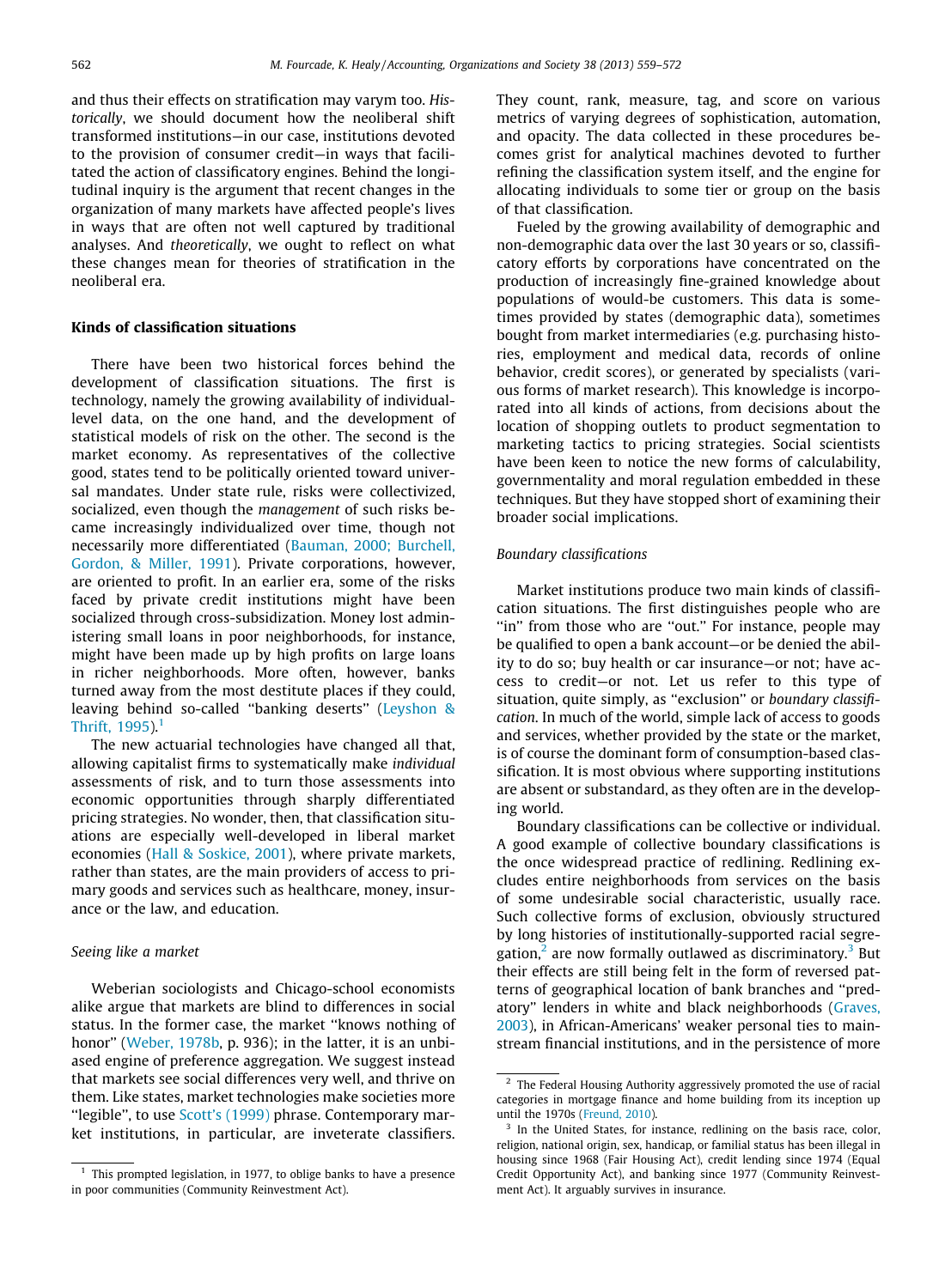insidious, but pervasive, forms of reluctance to lend to African-American individuals and communities ([Oliver &](#page-12-0) [Shapiro, 2006](#page-12-0)).

Modern boundaries tend to be drawn individually, for legal as well as technological reasons. For economists, institutions classifying at the boundary address the problem of adverse selection. In a situation of uncertain information, they separate cases that are ''presumed good'' from those that are ''presumed bad''—the smart from the dull, healthy from unhealthy, lazy from hardworking, prudent from spendthrift. These categories may sound clean and clear-cut, but sorting people is a messy business in practice. In earlier times, the bank or retail finance officers who carried out the work of assessing the creditworthiness of individuals relied primarily on personal judgment. They met potential clients in person, and evaluated them based partly on their physical appearance, their demeanor, and their conversation. They encouraged and listened to local gossip. And thus lending decisions were typically grounded in the agents' opinions and their practical experience with various ''social types'' and the assumed personal morality of various classes of customers. With the growth of these businesses and the accumulation of payment records by companies, the process became more quantitative. The first credit reporting companies had emerged in the 19th century, collecting rough information about companies (and then individuals), and using it to place borrowers within a standardized, ordinal classification scheme for the convenience of lenders [\(Car](#page-11-0)[ruthers & Cohen, 2010; Ruef & Patterson, 2009\)](#page-11-0). By the 1950s, credit rating moved to probabilistic predictions based on statistical analyses of historical population data. But large quantities of non-financial personal information continued to be incorporated, such as marriages, promotions, and arrests [\(Furletti, 2002\)](#page-12-0). In the 1970s, with financial institutions and retailers now routinely reporting their lending activities, U.S. government institutions endorsed credit scoring—the numerical evaluation of a person's reliability and integrity based on his or her individual credit file—as a neutral, objective way of assessing creditworthiness that would promote fairness in credit markets and eliminate race-based discrimination [\(Marron,](#page-12-0) [2009\)](#page-12-0). The new forms of classification were thus based on data about individual rather than group credit histories; they included provisions that made the collection and use of certain demographic data illegal; and they were impersonally administered.<sup>4</sup>

Market classifications are part of a general movement toward the institutionalization of ''mechanized objectivity'' ([Porter, 1995](#page-12-0)). Because they increase trust ([Guseva](#page-12-0) [& Rona-Tas, 2001\)](#page-12-0) and efficiency, there is ample evidence that these new techniques have increased equality ex ante by broadening formal access to the financial system and shrinking the percentage of people excluded from services.<sup>5</sup> Carefully graded assessments could now balance heightened risk with higher prices, and so the new classification technologies fueled a huge expansion of products specifically marketed to traditionally disadvantaged (and excluded) categories of people.<sup>6</sup>

#### The shifting boundary: the expansion of credit in the United States

The rise of credit scoring systems can also be seen as part of a long trend towards the expansion of access to formal credit and the financial system more generally. As Cooper and Sherer put it, ''any accounting contains a repre-sentation of a specific social and political context" [\(1984, p.](#page-11-0) [208\)](#page-11-0). In the twentieth century, American policy elites generally regarded market exclusion, or lack of access to conventional market institutions, as both unfair and inefficient. Since the Progressive period, reformers of all stripes in the United States saw the expansion of mainstream credit access as a requirement of a well-functioning economic democracy. They also supported the moral argument that people ought to be protected from exploitative financial dealings. During the interwar period, for instance, experts from the Russell Sage Foundation actively and successfully mobilized to reform and develop the small loan industry [\(Anderson, 2008; Carruthers, Guinnane, & Lee,](#page-11-0) [2012\)](#page-11-0). They reasoned that raising legal interest rates just slightly above usury law levels would attract mainstream lenders to the small loans business and drive out illegal predatory lenders. By the late 1930s, most states had followed their recommendation.<sup>7</sup>

In addition to these private efforts, federal agencies also endorsed the ''democratization'' of credit. Expanding access became an explicit policy goal toward the end of the Great Depression, and from then on successive generations of policy makers embraced it as a means to accelerate social mobility, and, increasingly, generate economic growth [\(Quinn, 2011](#page-12-0)). One of the most significant factors in the more recent development of the US credit market was a 1978 Supreme Court decision (Marquette National Bank of Minneapolis v. First of Omaha Service Corporation) ruling that state anti-usury laws regulating interest rates cannot be enforced against nationally-chartered banks based in other states. The Marquette decision caused national banks to relocate to states with the most lenient usury laws. This

<sup>4</sup> The Equal Credit Opportunity Act of 1974 makes it unlawful to discriminate applicants on the basis of the following categories: age, marital status, race, color, religion, national origin, receipt of public assistance, and good faith exercise of any Consumer Credit Protection Act right ([Hsia, 1978\)](#page-12-0). In spite of these legal precautions, practices that are on face value-neutral may still have a disparate impact across populations because the characteristics recorded by scoring systems are not evenly distributed across subpopulations ([Cohen-Cole, 2011; FRB, 2007\)](#page-11-0).

<sup>5</sup> Nevertheless, scoring has been shown to result in significant disadvantages for certain categories of the population. Minorities are more likely to be excluded from credit altogether, or to receive worse treatment than their white counterparts, net of other differences [\(FRB, 2007](#page-11-0)). As [Marron](#page-12-0) [\(2007, p. 111\)](#page-12-0) puts it, ''scoring undercuts the coherent identity of being ''female'' or ''black'' within which oppression or marginalization is experienced, displacing credit decisions onto an array of discrete characteristics or attributes seemingly innocent within themselves and seemingly individually predictive of repayment performance, independent of subjective will<sup>'</sup>

<sup>6</sup> See [Mian and Sufi \(2009\)](#page-12-0) on the mortgage market. They find considerable evidence that mortgages were actively marketed in subprime ZIP codes between 2002 and 2005, despite sharply declining relative income growth in those areas. See also [Fligstein and Goldstein \(2010\)](#page-11-0).

 $7$  Note that a very similar logic played out to legitimize micro-lending in the developing world. See, e.g., [Roy \(2010\).](#page-12-0)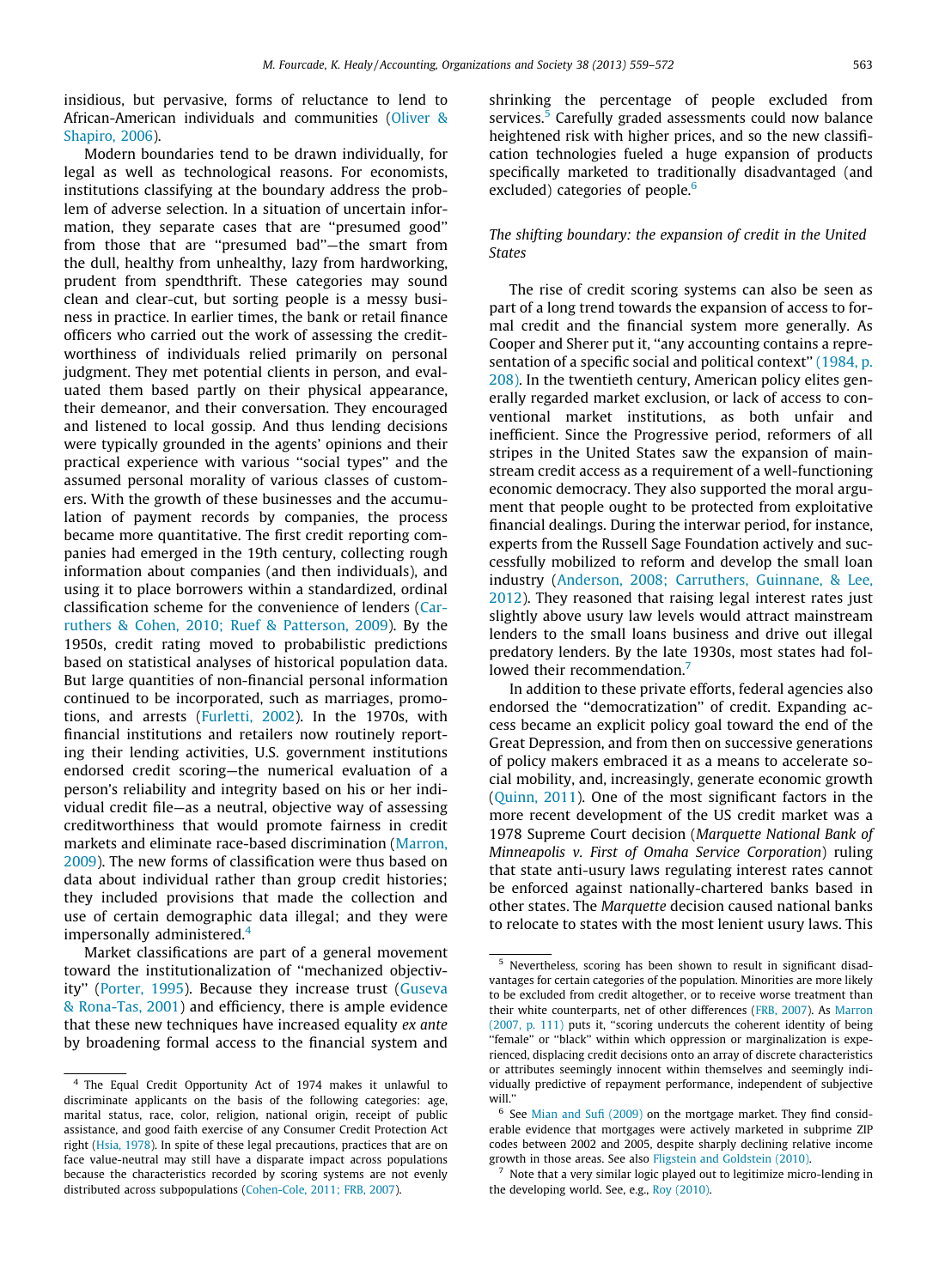fueled a competitive race among states to attract banking business, which resulted in a weakening of usury regulation and surveillance across the country ([Langley, 2009](#page-12-0), p. 145; [Sherman, 2009\)](#page-12-0). Further deregulation in the 1980s (such as the phasing out of Regulation Q) again increased competition among financial institutions, contributing to the Savings & Loan collapse, and to a wave of mergers and consolidation in the banking sector [\(Krippner,](#page-12-0) [2012](#page-12-0)).

What effects did these changes have on the relationship of households to the banking system? The data for this period is complex, and at times contradictory, but two trends are clear. Since the late 1980s there has been increased inclusion at the boundary, and increased segmentation within the market. The percentage of U.S. households with a transaction account has increased significantly over the last three decades, particularly among the most socially disadvantaged categories of households (from 85% to 92% of all households between 1989 and 2007, but from 56% to 75% of households in the bottom quintile of the income distribution).<sup>8</sup> Having a checking account is hardly equivalent to the democratization of access to credit, of course. In fact, the new banking inclusion notwithstanding, the percentage of people who report having difficulty accessing regular credit has also grown since the mid-1980s in practically every social category except the most privileged.

So how was the unfulfilled desire for credit met? Framing the problem as if everyday borrowing had ''a clear and unambiguous inclusive side, on the one hand, and an excluded outside, on the other'' misses a big part of the picture [\(Langley, 2009,](#page-12-0) p. 168). Instead of the inclusive expansion of credit for the poor envisaged by early credit reformers, a new landscape has developed at the bottom end of the income scale, which is marked by a blurring of boundaries between mainstream and fringe lenders. In particular, access to formal banking has set the stage for the rapid growth of payday lending (a form of salary advance), which—unlike earlier forms of marginal credit, such as pawning—requires the borrower have a bank account [\(Caskey, 1994](#page-11-0)).

The rapid and largely unfettered expansion of payday lending, of other expensive small scale credit providers, and of high fee credit services offered by banks did not take place in a political vacuum. It reflects, in part, the growing reliance of American political authorities on individual responsibility against top-down regulation in moralizing markets. In the consumers' republic that flourished in the postwar period, protecting people from abuses by fettering markets ex ante was perceived as political and economic suicide, given prevailing ideologies and the fact that domestic consumption drove over two-thirds of the national economic machine.<sup>9</sup> Instead, better information and disclosure rules, as laid out in the Fair Credit Reporting Act of 1970 or in the Equal Credit Opportunity Act of 1974, were trusted to guard presumably rational consumers against the deceptive and high cost business practices that inevitably arose in this expanding market. These policies gained the upper hand in spite of numerous studies and repeated congressional hearings documenting the low levels of financial literacy among the US population, particularly the poor and minorities ([Lusardi & Tufano, 2009](#page-12-0)).<sup>10</sup> Unsurprisingly, the effect of these changes on equality has been much more questionable than promised. Inequities in the market are thus now ''less a matter of access to credit and abandonment, and more a matter of the differential interest rates that borrowers pay to lenders across both mainstream and alternative networks of borrowing'' [\(Langley, 2009,](#page-12-0) p. 168). By enabling and facilitating the differential pricing of people, scoring has expanded the reach of the market while opening the door to new forms of classification with powerful stratifying effects. The market expands at the boundary and then differentiates internally. We now turn to the latter process.

#### Within-market classifications

''Individuals viewed through statistics no longer need to be classified as either 'in' or 'out' of the market. Armed with a gradated sliding scale, people all along a spectrum of risk can be offered specially designed products at alternative terms and prices'' [\(Poon, 2009,](#page-12-0) p. 167).

These new forms are within-market classifications. Rather than dividing people into two mutually exclusive groups, the new devices position them in a categorical framework or on a continuous scale, the latter usually having key cut-points or thresholds. Categories and thresholds restrict access to certain goods and services, specify their price, or both. Within-market classifications are very widespread, reaching ever more broadly across spheres of life and ever deeper into population segments. Companies keep records on their customers' purchasing behavior (or buy these from other firms), thus enhancing the pertinence and power of marketing and data collection. From an economic point of view this is the problem of managing moral hazard. The classifying institutions are meant to be performative. They steer behavior toward some desirable goal, and encourage people to stay on top of their commitments. There are incentives for compliance, material or symbolic rewards for success, and sanctions for failure. Rewards and punishments are often themselves acts of reclassification. Punitive reclassification, for instance, may entail higher premiums, loss of privileges, poorer service, or higher interest rates.

Much of the regulation in neoliberal, and, importantly, post-segregation markets must come from within, from self-monitoring subjects: its accounting infrastructure is oriented to the responsible and efficient functioning of "calculating selves" [\(Cooper & Sherer, 1984](#page-11-0), p. 208; [Hopwood, 1994; Miller, 1992; Miller & O'Leary, 1987](#page-12-0)). Credit scores in particular have a moral aspect, tracking a person's consumption choices dynamically, and reflecting on his or her evolving moral self. In this world,

<sup>8</sup> Federal Reserve Board, Survey of Consumer Finances, 1989–2010.

 $9$  Data from the World Bank (Household consumption as a percentage of GDP).

 $^{10}\,$  Even face-to-face financial advice meant to teach consumers about the relative risks and benefits of different products is fraught with social tensions. See the very interesting work by [Vargha \(2011\)](#page-12-0) on Hungary and by [Lazarus \(2012\)](#page-12-0) on France.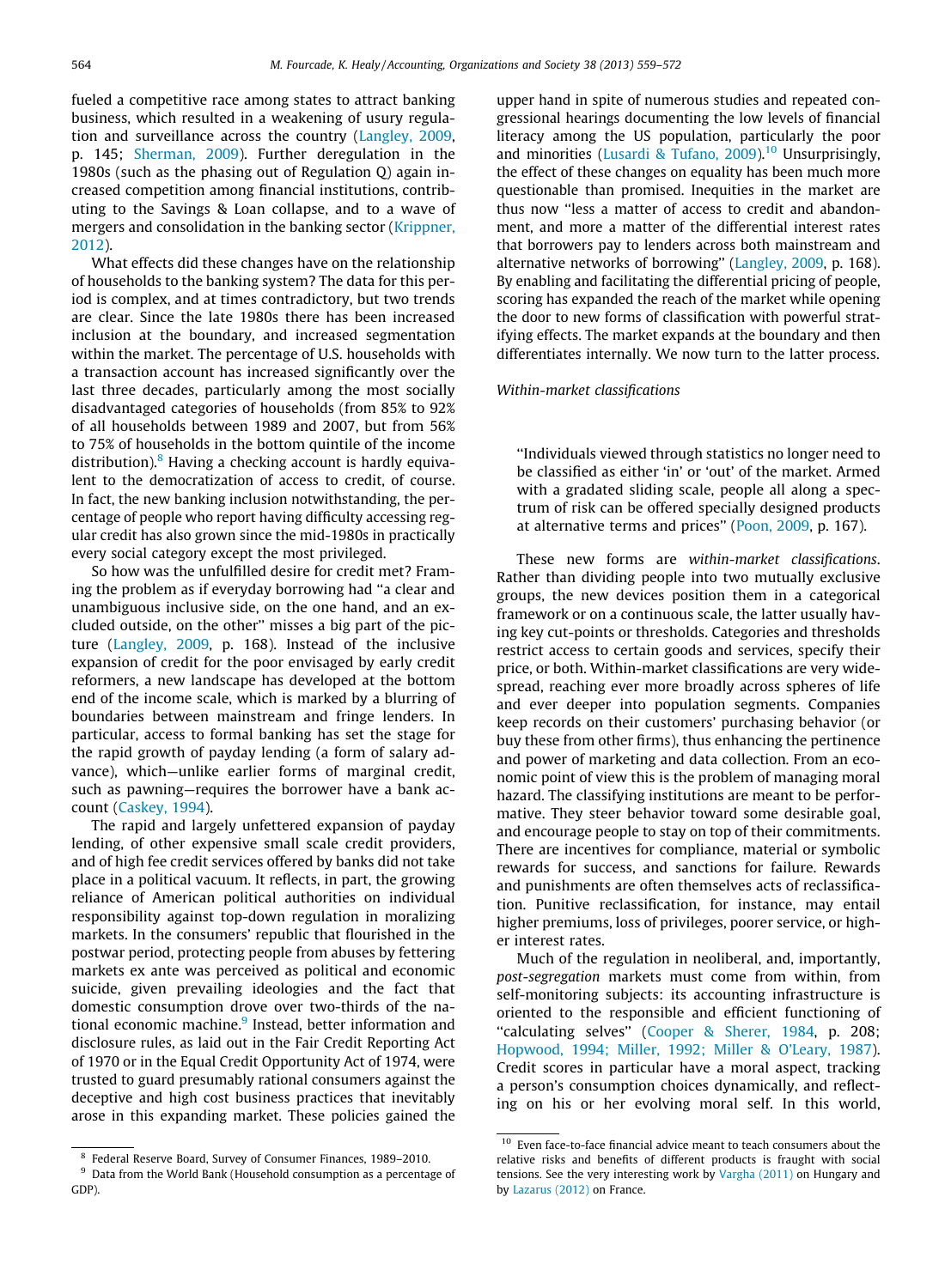redemption for those who have failed is always available in principle. Only proper self-management is required. This sorting and scoring of people is disciplinary and productive. Its underlying structure and effects are subjectively incorporated. Both the scored and the score-users orient themselves to these measures and strategize about them, in a ''reactive'' effort to gain control [\(Espeland &](#page-11-0) [Sauder, 2007](#page-11-0)). For instance, fraudulent companies may send a flurry of unnecessary credit inquiries right before negotiating a loan with a customer, because they know an inquiry without a subsequent loan will affect this person's credit score negatively and thus boost the interest rate they can charge. For individuals, there is an advice industry that teaches how to manage (or game) one's credit score, or how to keep fees and premiums low. This knowledge is offered freely or packaged as a product by advocates online and in newspaper articles; by banks, debt consolidation companies, bankruptcy lawyers, consultants, and firms marketing "FICO security toolkits". Other sources of knowledge include government agencies, nonprofit organizations, academics concerned with financial literacy, and more.

Self-monitoring within the system of credit classification has its limits. At the bottom end of the scoring scale are those who either do not have a score (because they do not use the mainstream credit system) or whose score is so low that it only serves to permanently maintain them outside of the system (and is thus less likely give rise to a form of deliberate management). The exclusionary boundary still cuts through the inclusive world of credit scoring in the form of a stubborn stratum of unscorable, unscored, and underscored individuals—a Lumpenscoretariat composed mostly of poor people. In the National Financial Capability Study ([FINRA, 2009\)](#page-11-0), 56% of the people surveyed with incomes above \$75,000 had obtained a credit report, as compared with 18% of those with incomes below \$25,000. Economists typically explain this discrepancy in self-surveillance in terms of disparities in ''economic literacy'' or, worse, sheer behavioral irrationality (e.g. [Bertrand & Morse, 2011](#page-11-0)). But what this difference captures, fundamentally, is the objective and subjective marginalization of the less privileged from the world of mainstream credit. Because credit behavior is recorded and interpreted as a sequence of individual choices, the vagaries of harsh circumstance, the power of differentiated markets, and the pressure of social competition—all of which powerfully structure how, where and when people borrow and repay—magically disappear from view.

#### The three worlds of credit in America

As is clear from the examples and data we have discussed so far, the institutional machinery for generating classification situations is to be found in its most developed form in the United States. The way the credit-scoring process erases circumstance seems an extraordinary irony in a country where people rely extensively on credit to compensate for the cover over holes in the welfare system ([Prasad, 2013](#page-12-0)). A 2009 Federal Deposit Insurance Corporation survey of underbanked $11$  consumers in the United States found that 38% of them relied on highly exploitative "fringe" lenders (payday, for instance) to cover basic expenses, and a further 19% used them to cover medical expenses, child care expenses, and lost income [\(FDIC,](#page-11-0) [2009b,](#page-11-0) p. 42). For African-Americans especially, the incidence of these services increased markedly with the number of children in the household. $12$ 

It is the combination of weak social welfare provision and the abundance of variably-priced credit that makes classification situations consequential in liberal market economies. As Prasad [\(2013, pp. 234–235\)](#page-12-0) remarks, ''there is a relationship between credit and the welfare state, such that where we see greater growth in credit we see less growth in the welfare state since the 1980s.'' Furthermore, ''regulation suppresses credit in less well-developed welfare states, while deregulation allows the credit-financed consumption of goods and services that would be provided by the welfare state elsewhere.''

Credit scores of the sort calculated by the U.S. credit bureaus are much less common in countries with more developed welfare states. Many have no private credit reporting organizations at all. The information recorded by their public credit registries is extremely limited, and generally confined to identifying seriously delinquent accounts [\(Miller, 2003\)](#page-12-0). Against the American view of credit as an instrument of individual empowerment, public authorities in France and Germany perceive loans to be threatening and dangerous ([Trumbull, 2012](#page-12-0)). Consequently, interest rate caps and levels of personal indebtedness are much lower, as is the market penetration of credit cards. About nine million personal credit cards circulate in France (about 0.17 per adult), compared to about 75 million in the United Kingdom (about 1.4 per adult) and close to 1.2 billion in the United States (about 5.2 cards per adult $\mathcal{L}^{13}$ 

In the United States, credit has long been seen as a ''welfare-enhancing right'' ([Trumbull, 2012\)](#page-12-0). Earlier models of popular credit had a strong solidaristic basis. The first thrifts were ''highly personal nonprofit associations'' of ''small groups of individuals [cooperating through structured savings] to achieve the common goal of home ownership'' ([Haveman & Rao, 1997](#page-12-0), pp. 1616–1617). The bureaucratization of thrift in the early part of the twentieth century eroded the culture of personal relations and structured discipline by stressing to voluntary savings schemes. Still, mutual ideologies persisted through the development of credit unions, mutual savings banks, and community development banks. Since the 1970s, however, the normative basis of the case for credit has shifted. While the total number of customers served by mutualistic organizations did not decline substantially, its underlying organization

<sup>&</sup>lt;sup>11</sup> In contrast with "unbanked" consumers, who do not have a bank account, the ''underbanked'' (as defined by the FDIC) have a bank account but rely also on fringe lending to meet their day-to-day credit needs.

<sup>&</sup>lt;sup>12</sup> The incidence of having used a payday lender in the past year, for instance, varied from 7% for African-American households with one child to 14% for households with four children [\(FDIC, 2009a\)](#page-11-0).

<sup>&</sup>lt;sup>13</sup> Source: US Census Bureau, 2012 projections. This is down from a peak of close to 1.5 billion in 2006. See [http://www.census.gov/compendia/](http://www.census.gov/compendia/statab/2012/tables/12s1188.pdf) [statab/2012/tables/12s1188.pdf](http://www.census.gov/compendia/statab/2012/tables/12s1188.pdf).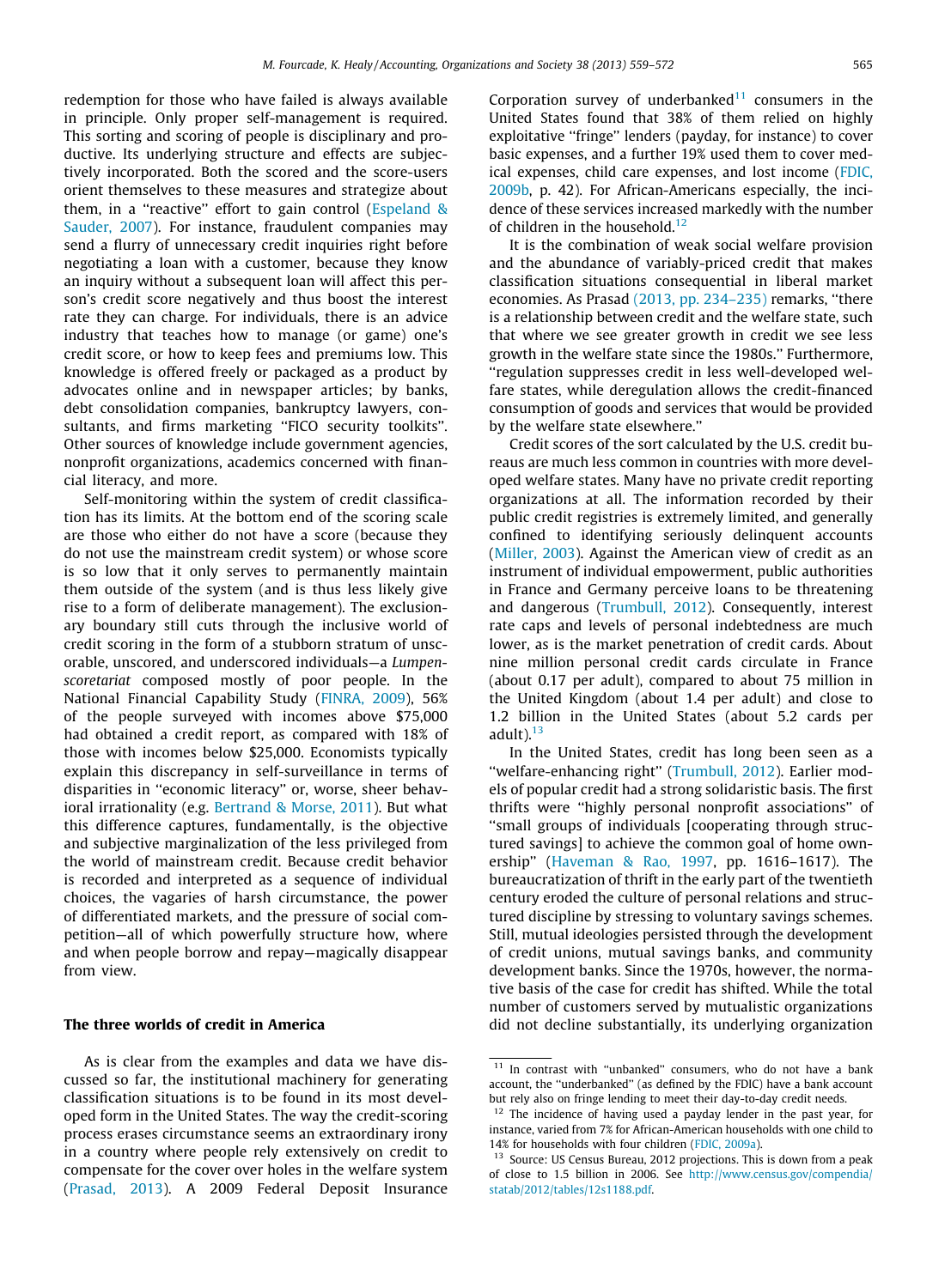changed. The older patchwork of local financial institutions disappeared. Credit unions gradually consolidated. Mutual savings banks were converted to a stock-ownership model. As the institutional form changed, and as lenders started reaching into new categories of previously excluded people, the moral life of credit changed, too. The idea that the poor ought to qualify for more favorable terms because they were poor was gradually replaced by the idea—now almost completely taken-for-granted—that the terms of credit ought to depend solely on one's prior credit-related behavior, as recorded in an increasingly mechanized reporting system. $^{14}$ 

Credit scores quantify individual performance, determining which services can be obtained, in terms of type (home equity, credit card, or payday loans), volume (how much credit is extended), and price (the interest rate, required origination or balloon payments, and other fees). $15$ For instance, here is a crude but honest recommendation from the British industry publication The Banker: ''Stop trying to lend at low margin to accountants, lawyers and civil servants who are reliable but earn the bank peanuts. Instead, find the customers who used to be turned away; by using modern techniques, in credit scoring and securitization, they can be transformed into profitable business'' ([Langley, 2009,](#page-12-0) p. 473). The modern credit enterprise relies on the systematic measurement and exploitation of social differences, by way of scoring systems. The flipside of market inclusion has been an acceleration of market segmentation. Populations have been incorporated and then matched to tailored industries and products. As a result, credit functions differently and is experienced differently across positions in the social structure.

#### The perils of exploitation: weighed down by necessity

The normalization of high-interest credit products is one of the distinctive features of the relatively weakly regulated American credit economy that the United States represent. Fueled by the post-Marquette regulatory environment at the national level and the gutting of usury laws at the state level, the widespread diffusion of ''subprime'' loans and the flourishing of the so-called "fringe" banking economy transformed the credit environment among borrowers with low to moderate credit scores. The discrepancy between the interest rates paid by high credit-score borrowers and low credit-score borrowers has enormously increased since the late 1980s across all major product types, such as mortgages, car loans, and consumer loans [\(Grow & Epstein, 2007](#page-12-0)).

This trend was facilitated by the increased visibility of those on the low end of the social scale. They became better incorporated into the banking system but remained poorly served by it, with high barriers of entry into savings and investment products [\(Schneider & Tufano, 2007](#page-12-0)) and continued difficulties in securing credit. The implied market opportunity was not lost on the most dynamic parts of the fringe-banking industry. As states relaxed laws

against high-cost, short-term borrowing, reputable, professional, rationalized market actors replaced the loan sharks of yesteryear. So-called ''alternative financial services'' (AFS) have grown rapidly in the United States and other liberal market economies, expanding and diversifying the supply of legitimate credit for previously excluded categories of people while also increasing its cost. For instance, the number of payday loan storefronts in the United States rose by an order of magnitude between 1996 and 2007, from 2000 stores to  $23,600$ .<sup>16</sup> Lending in anticipation of tax refunds, which grew out of the tax preparation business, has also flourished. The Jackson Hewitt Corporation, which pioneered these expensive short-term loans in advance of expected tax refunds, saw business grow from about 900 storefronts in 1993 to 6,000 in 2011. Not unlike the loan sharks they replaced, lenders of this kind remain relatively vulnerable to shifting political moods. In the midst of the recession, AFS services have become easy targets of legislative and popular anger—see for instance changes in IRS regulations, $17$  or recent state and federal actions against payday lenders, which have resulted in a sharp decline in the number of stores since the 2007 peak.<sup>18</sup> But this decline masks a shift toward online lending and more mainstream financial services. Indeed, payday lending's business model has been so successful that banks (whose action was initially confined to bankrolling the AFS industry) have adopted it, too. Many now offer ''bank payday'' services, as well as other feeloaded services marketed under the label of consumer convenience.<sup>19</sup>

The eighteen percent of the US population the [FDIC](#page-11-0) [\(2009a\)](#page-11-0) defines as ''underbanked'' are banked in the mainstream but loaned to in the fringe. What critics call economic predation is routine at the low end of the creditscoring scale. This overlaps greatly, though not perfectly, with the bottom end of the income scale, and even more with the racially or ethnically dominated segments of the social structure.<sup>20</sup> Loans from payday lenders typically carry annualized interest rates above 400%, and up in the 700% range in some locations, and rollovers (which extend the fees generated by the initial loan) are not only extremely common but an essential component of the industry's business model. $21$  At first glance, this situation seems to vindicate Marx's grim assessment of usury in Volume III of Capital. There he critiques high-interest lending as a ''subordinate'' (i.e. derivative) form of exploitation ''which runs parallel to the primary exploitation taking place in the production process itself.'' As part of the financial system, usury

<sup>&</sup>lt;sup>14</sup> We are grateful to Eve Chiappello for helping us articulate this point. <sup>15</sup> For details on scoring technologies see [Leyshon and Thrift \(1999\),](#page-12-0) [Marron \(2007\)](#page-12-0) and [Poon \(2007\)](#page-12-0).

<sup>&</sup>lt;sup>16</sup> For comparison, there were approximately 11,000 Starbucks coffee shops and 14,000 McDonalds restaurants in the United States at the end of 2007.

<sup>&</sup>lt;sup>17</sup> RALs (refund anticipation loans) are a by-product of an IRS decision to release to financial companies a ''debt indicator'' flagging loan applicants owing back taxes. The IRS release was suspended in 1994 (but reinstated shortly thereafter), and again in 2011, effectively condemning the industry. <sup>18</sup> In 2007, a federal law capped lending to military personnel to 36% APR. <sup>19</sup> Automatic overdraft protections are an example.

<sup>&</sup>lt;sup>20</sup> The proportion of Americans who resort to alternative financial services at least once a year is highest (24%) for people making less than \$50,000/year.

 $21$  In the United States, rollovers of payday loans are actively encouraged by lenders. Their bottom line often depends on chronic borrowing ([Stegman & Faris, 2003](#page-12-0)).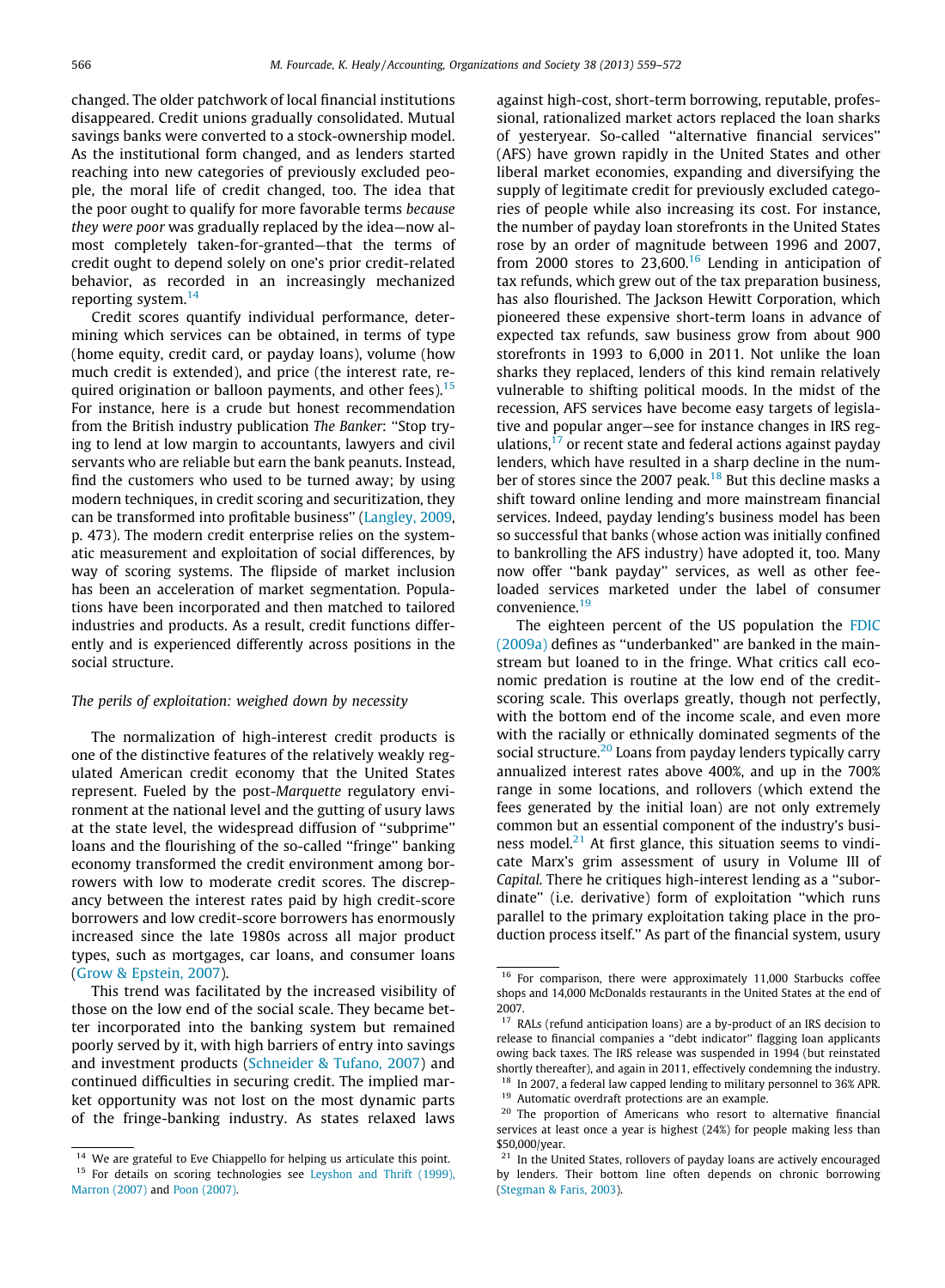preys on productive labor in a parasitic fashion: ''Usury, just like trade, exploits a given mode of production, but does not create it; both relate to the mode of production from outside'' ([Marx, 1981,](#page-12-0) p. 745). But—focused as he was on the intersection of money lending and capital accumulation— Marx also believed that usury was not particularly discriminating. It ruined rich estate owners and small producers alike, dissolving all forms of property and productive capital in the acid-bath of debt.

Marx was too optimistic. He did not anticipate how a modern, credit-driven, consumer economy could weigh so heavily on workers' incomes. Nor could he have predicted how the analytical tools of credit scoring would come to differentiate the form and price of credit so effectively, even for those at the bottom of the market. The net result, as [Harvey \(2007\)](#page-12-0) has argued, is that the consumer credit industry is characterized at the bottom-end by forms of material dispossession and subjective alienation similar to those Marx described in the world of production. [Soederberg \(2012, p. 495\)](#page-12-0) describes this form of accumulation, where ''a maximum amount of workers take on the greatest amount of debt at the highest interest rates and fees possible to extract ever higher rates of revenue streams'', as ''cannibalistic capitalism.''

Those who are offered rotten terms in the market because they are riskier prospects are more likely to remain so when the terms on offer are rotten to begin with. Economists have shown that the use of fringe banking services traps people into cycles of debt, leading to higher rates of bankruptcy and foreclosure ([Melzer, 2011; Skiba & Tobac](#page-12-0)[man, 2009](#page-12-0)). These cycles also exact a high personal and social toll, leading to higher rates of anxiety, divorce, or forced geographical mobility.

For those individuals and households, the new regime does not so much teach financial self-control as resign them to the seemingly inevitable. People who live paycheck-to-paycheck—or without a paycheck—are rarely in a position to plan systematically [\(Conley, 1999](#page-11-0)). Perversely, means-tested social programs may ''actively discourage low-income families from accumulating cash in bank accounts ... lest they lose access to needed programs'' ([Newman & Chen, 2007](#page-12-0), p. 210). The lesson repeated over and over is that the extremely harsh economic conditions they face are a kind of natural market law. After all, the interest rates on their small loans—on the order of thirty percent per month—are objectively and legitimately tailored ''for them'' ([Marron, 2009,](#page-12-0) p. 151). In the United States, large differences by race and ethnicity (but also income) in the probability of denied and discouraged applications still persist, so minorities are simply much more likely to not apply for credit for fear of being rejected ([Weller, 2009](#page-13-0)). As Sudhir Venkatesh's ethnographic material vividly illustrates, the ''prevailing wisdom [among African Americans] is that loan applications will be rejected. K.C., the co-owner of a Laundromat, puts it succinctly when he says, 'We all try, time to time, to get to a bank, but a dog just don't want to go back if all they do is get beat. I guess we need a year or so to forget that last beating, and then maybe we'll go back. But most of us can't get no money. Shit, I wouldn't lend myself no money,

knowing what kind of credit I got and how much I owe''' [\(Venkatesh, 2008,](#page-12-0) p. 121). In other words, the exploitative credit regime is successful precisely because it is subjectively made sense of and incorporated, to some extent, as ''normal.''

Race features prominently in this moral compact. In focus group interviews conducted by the Center for Responsible Lending in 2010, $^{22}$  African-American users of fringe banking services generally expressed broader support for a system that, they said, is there for them when no one else is: it is ''just so hard to get anything from the banks.'' Some even expressed sympathy for lenders who, after all, ''are a business and [are] out to make money.'' One interviewee remarked: ''I do think [payday lending] is fair because you go in there knowing. You know what you need; you know what you're going to pay. They're taking a risk. They're not doing credit checks.'' Payday lenders were often preferred to banks for their comfort, the convenience of their hours of operation and location, and the accommodating stance of their staff (bank employees, by contrast, could be ''straight rude'').

Racial differences in attitudes toward payday lending must be read against the long history of African-American exclusion and exploitation by lenders of all types. The objective experience of being rebuffed by mainstream credit providers, the expectation of paying more for similar services, and patterns of geographical proximity and distance all may sustain a set of specific subjective dispositions—in particular, greater mistrust toward banks, and a more benign attitude toward alternative financial providers. As Pierre [Bourdieu \(1984, p. 372\)](#page-11-0) pointed out in a different context, "necessity imposes a taste for necessity which implies a form of adaptation to and consequently an acceptance of the necessary, a resignation to the inevitable, a deep-seated disposition which is in no way incompatible with a revolutionary intention...'' Thus, while ambivalence towards an exploitative institution was not absent (''[payday loans] can cripple you''), Blacks were more likely to see payday lending as a necessary and socially useful evil, affording them more dignity than other types of financial help, such as relying on charity or welfare. Financial exclusion tended to foster the conditions of its own acceptance.

Meanwhile, in the same study, White interviewees whose access to mainstream credit has long been objectively better and subjectively much more self-evident saw their own reliance on fringe services, which often resulted from the closing of alternative mainstream possibilities, as an unfair downfall into a deeply repugnant system not made for them. They expressed a much greater rejection of the business, talking about ''loans from hell'', and likening the practice of borrowing from payday lenders to ''selling blood'' and to ''slavery.'' But of course they were also more likely to have an easier time finding alternative sources of credit.

 $22$  Cited with permission from the Center for Responsible Lending. Focus group interviews were broken down by race/ethnicity: Spanish language, Anglo and African-American.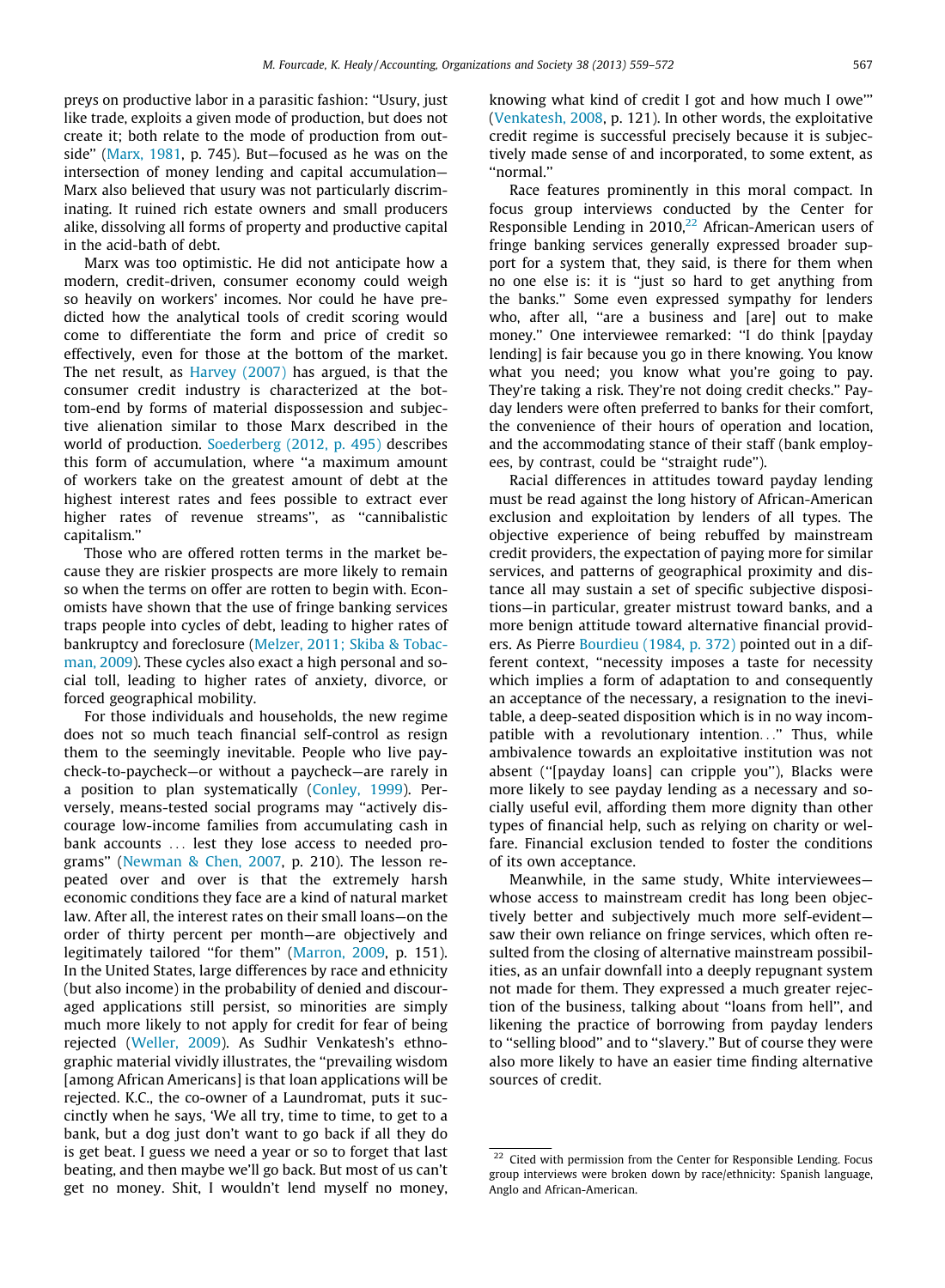#### The difficulty of measuring up: economic goodwill and suffering

The disciplining effect of credit scores is perhaps most evident in the middle sections of the social scale. It is there that we find the most articulated forms of what, paraphrasing [Bourdieu's \(2005\)](#page-11-0) analysis of the middle-class lifestyle, we can call economic ''goodwill''. This is a distinctive combination of striving and straitening, desire and self-denial, hedonism and frustration. Here credit use expands and diversifies. The number of credit cards in a household, for instance, rises continuously with income. Borrowers—often heeding the advice of popular financial gurus—use borrowing as an active strategy for asset-building. And it is here, too, that credit scores matter the most. At the bottom, scores are often a blind spot, or a lost cause. At the very top, they are a natural gift, an afterthought, or a taken-for-granted personal quality.

At the bottom of the middle class, the story is one of "middle class squeeze" ([Wolff, 2010\)](#page-13-0) fueled by the admixture of oversupplied credit and stagnant real incomes. This market segment is where one finds the riskiest mortgage products, as grand aspirations and limited means are brokered into an unhealthy marriage. In the United States, these products are targeted towards non-white populations, as well as to the least educated. The foreclosed upon, who had to be wealthy enough to obtain a mortgage, and the bankrupt, for whom mortgages were a major cause of bankruptcy, largely come from there.<sup>23</sup> Thus in their 1983 survey, [Sullivan, Westbrook and Warren \(1999, p.331\)](#page-12-0) found that personal bankruptcy is, by and large, an ''ordinary story of middle-class people drowning in debt".<sup>24</sup> But it is worth noting that the upper reaches of the middle class are drowning in debt, too. The exponential wealth accumulation and income gains among the top quintile drove an endless competition over lifestyle and a rapid increase in the price of assets. Those lower down in the income distribution did not do nearly so well. In the fourth quintile of the income distribution, income gains since the late 1970s were essentially nil. Those in the third quintile saw their incomes decline in real terms. Consumers in these segments borrowed more at less profitable terms, and leveraged their assets aggressively usually with home equity loans—trying to keep up. It is in these sections of American society that one finds the highest debt/net worth and debt/income ratios ([Wolff, 2012,](#page-13-0)  $2010$ ).<sup>25</sup>

In his analysis of the mortgage market, Bourdieu describes the middle-class experience of credit as an example of ''petit-bourgeois suffering''. ''By embarking upon projects that are often too large for them, because they are measured against their aspirations rather than their possibilities, [the middle classes] lock themselves into impossible constraints, with no option but to cope with the consequences of their decisions, at an extraordinary cost in tensions, and, at the same time, to strive to content themselves, as the expression goes, with the judgment reality has passed on their expectations'' [\(Bourdieu, 2005](#page-11-0), p. 186). We prefer the term ''middle class'' to the more archaic ''petite bourgeoisie.'' But Bourdieu puts his finger on the specific structural constraints faced by this group, which are at the root of its contradictory ethos of discipline and self-gratification. The middle class is squeezed between the "morality of saving" and the "morality of credit" [\(Bour](#page-11-0)[dieu, Boltanski, & Chamboredon, 1963\)](#page-11-0). Meanwhile, Daniel [Bell \(1996\)](#page-11-0) also saw the unstable fusion of hedonistic indulgence with agonized but morally consistent middleclass Protestant striving as the central cultural tension in modern American capitalism.<sup>26</sup> This contradiction is perhaps nowhere as clearer than in credit institutions and personal bankruptcy laws that are at once punitive and redemptive [\(Skeel, 2001](#page-12-0)).

In a world of scores rather than classes, economic technologies transform this dilemma. On the one hand, they objectify the material constraint by expanding consumer aspirations and the possibility of ''keeping up with the Joneses'', albeit at differentiated prices and levels of vulnerability. But they also reinforce the practice of selfsurveillance. People can, in principle, take the measure of their constantly changing position on the FICO scale. First, the old-fashioned face-to-face interaction between bank officers and clients—what [Lazarus \(2012\)](#page-12-0) calls the test, or the trial, of credit (l'épreuve du crédit)—is now routinized, invisible and depersonalized, but also multiplied and repeated with every credit check. Second, with behavioral scoring, one's credit possibilities are a constantly moving target, readjusted with every activity. One's credit identity thus becomes a dynamic project to be managed through an ''ethic of improvement'' [\(Marron, 2009,](#page-12-0) p. 193), and in a manner all the more insatiable because good credit is seemingly within everyone's reach. Hence the multiplication of financial education programs (often state-sponsored), TV shows and pedagogical devices, in the US as elsewhere ( $Bay$ , 2011; Fridman, 2010). No wonder, then, that this is also where activity around the score intensifies rapidly. Our analysis of FINRA data shows that the likelihood of checking one's credit score or obtaining a credit report rises sharply with income and education, and only tapers off for households with incomes above \$150,000 per annum, and for people with advanced degrees (see [FIN-](#page-11-0)[RA, 2009](#page-11-0)).

#### The benefits of appreciation: virtue and privilege at the top

The top of the credit scoring scale overlaps in part with the top of the income and net worth scales, but even more closely with the top of the education scale ([Lusardi, 2011](#page-12-0)). The main virtue of the very high earners, from the point of

Almost 40% of the foreclosed upon and seriously delinquent mortgages come from borrowers whose income is well above the median income of the area ([Gruenstein Bocian, Li, Reid, & Quercia, 2012\)](#page-12-0).

<sup>&</sup>lt;sup>24</sup> However, the incidence of bankruptcy has moved noticeably down the income scale since then. See [Sullivan, Warren, and Westbrook \(2006\).](#page-12-0)

 $25$  Over the last 20 years in the United States, debt-to income ratios have been highest in the third and fourth quintile of the income distribution (Source: Federal Reserve Board, Survey of Consumer Finances). In 2007, these ratios reached respectively 155.4% for the fourth quintile and 130.7% for the third quintile. In the same year the debt-to-income ratios of the bottom 40% households were ''well below 100%'' [\(Weller, 2012](#page-13-0)).

<sup>&</sup>lt;sup>26</sup> In a phrase that now sounds even more archaic than "petite bourgeoisie'', Daniel Bell called this the problem of demanding that people be "straight by day and swingers by night" [\(Bell, 1996,](#page-11-0) p. xxv).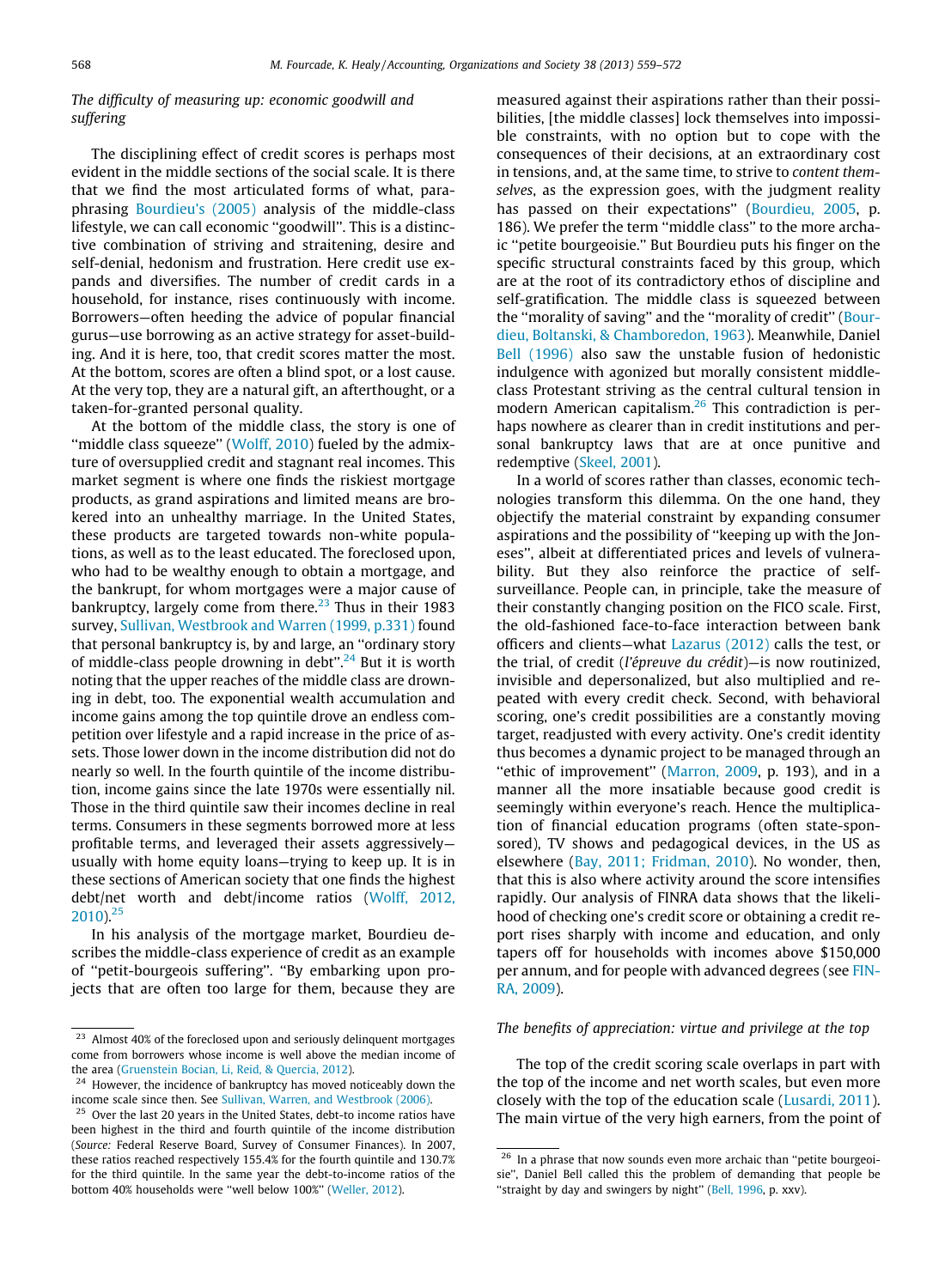view of algorithms, is that they are just less likely to overburden themselves with debt, or have difficulty managing payments. But the most ''responsible'' consumers also tend to be highly educated. They are best equipped with the cultural capital to navigate the business of credit and credit scoring. ''Over all, those with the highest scores keep low revolving balances relative to their available credit; they don't ''max out'' their credit cards; and they consistently make payments on time, even if it's just the minimum required amount'' ([Carrns, 2012\)](#page-11-0). And thus credit providers compete fiercely to attract those people who borrow large in absolute terms but repay in a predictable and controlled way—mostly because they have the means to do so. And so additional benefits pile up, too, implicitly subsidized by the structure below.

Whether it is earned or a byproduct of abundance, economic virtue generally brings material rewards. But the multipliers effects of an excellent score kick in even more strongly in the higher income and wealth brackets. Those who find themselves in this position can leverage their assets via the credit system to accumulate more at a cheaper cost. This is especially true when the value of those assets rises quickly, as it did during the 1990s and most of the 2000s. Through the financial system, they can also invest, make money work for them through stock ownership, rental properties or home ownership in desirable locations, and perhaps even live "by collecting interest" [\(Graeber,](#page-12-0) [2010,](#page-12-0) p. 388).

There are symbolic rewards, too. Those who think that market institutions are inevitably erase distinctions should attend to the astonishing prevalence of "private," "exclusive,'' or ''elite'' categories of membership across consumer markets of all kinds. Consumers who belong to the right categories—customers who are silver, gold, or platinumplated—get special treatment, better service, and all kinds of side material benefits. $27$  Their position appreciates, so to speak, because the system appreciates their position. Far from eliminating exclusionary status distinctions, market society proliferates them. The key difference is that these honors and rewards are not bestowed by accident of birth or via some sumptuary law. Instead, bureaucratic systems track behaviors, record progress through the classification system, and rationally assess when particular cases will be elevated—or downgraded—to a new status.

In this social stratum, the intertwining of material and symbolic benefits not only creates a sense of comfort around credit, it also fosters a sense of privilege, and encourages a proactive attitude toward providers. In our analysis of FINRA data, we find that these are the people who shop around, refinance, rebalance their accounts frequently, and pay back their loans in advance. In periods of tight money, when the competition for customers with good credit intensifies, they are also the ones who benefit the most from government actions designed to ease the crunch. Thus a Wall Street Journal article reported that cash

<sup>27</sup> For instance, various forms of insurance for their purchases. Or take the singling out of elite customers at the airport: first to enter and leave the plane, they have access to special areas (lounges, gates, parking spaces), and their names magically appear on the ''cleared list'' while the hoi polloi are rebooked.

injections by the Federal Reserve in the aftermath of the 2008 credit crunch have almost exclusively benefited the most creditworthy, because banks would only lend to people in the higher-scoring brackets (e.g., above 700): '''even though we have the greatest monetary policy stimulus in the history of the Fed, we really have not managed to lower the funding costs for a large swath of people,' said David Zervos, a bond strategist with Jefferies Inc., a Wall Street investment bank. He called Fed efforts 'monetary policy for rich people''' [\(Hilsenrath, 2012](#page-12-0)).

#### Conclusion

''It is easy to understand how the power of the norm functions within a system of formal equality, since within a homogeneity that is the rule, the norm introduces ... all the shading of individual differences.'' [\(Fou](#page-11-0)[cault, 2012,](#page-11-0) p. 184)

Much of the theoretical debate on stratification in the twentieth century orbited around three attractors: big classes grounded in exploitative labor relations, individual returns to human capital or skill in the market, and occupational-level social closure, often built on some categorical identity. We propose to revisit class analysis in the light of techno-social changes generated by the advent of novel market devices. These devices segment, score, classify and target concrete individuals in increasingly precise ways, in a world where profits depend on exploiting these techniques effectively. We argue that understanding how classification situations are produced through the operation of scoring, segmenting and marketing instruments is essential to understanding the structure of new class situations, when class is conceived as the social distribution of life chances in markets.

Credit scores commensurate people, classify and rank them [\(Espeland & Stevens, 1998](#page-11-0)). Scores are attached to variable economic rewards (such as different interest rates), and are part of the process by which shared market-situations are generated. This process is strengthened the more credit scores are routinely incorporated as assessment and screening devices in other markets, such as insurance, employment, real-estate—even dating ([FTC,](#page-12-0) [2007; Silver-Greenberg, 2012; Wacquant, 2009, p. 139](#page-12-0)). Credit scores facilitate differential pricing and terms of access to goods and services across a wide range of domains. They are an active, independent force that structures people's life-chances via their financial position—all the more in a society where the median household debt is about double the median annual income—and which, once established, percolates to every aspect of people's lives. $28$ 

<sup>&</sup>lt;sup>28</sup> Of course what is true of credit scores is true of other types of behavioral records, like criminal records or eviction records, which also have a deep effect in structuring life trajectories ([Pager, 2007; Desmond,](#page-12-0) [2012\)](#page-12-0). In a more benign manner, tracked purchase records with stores have transformed the political economy of marketing and selling, with high purchase levels being routinely rewarded with larger discounts and better services.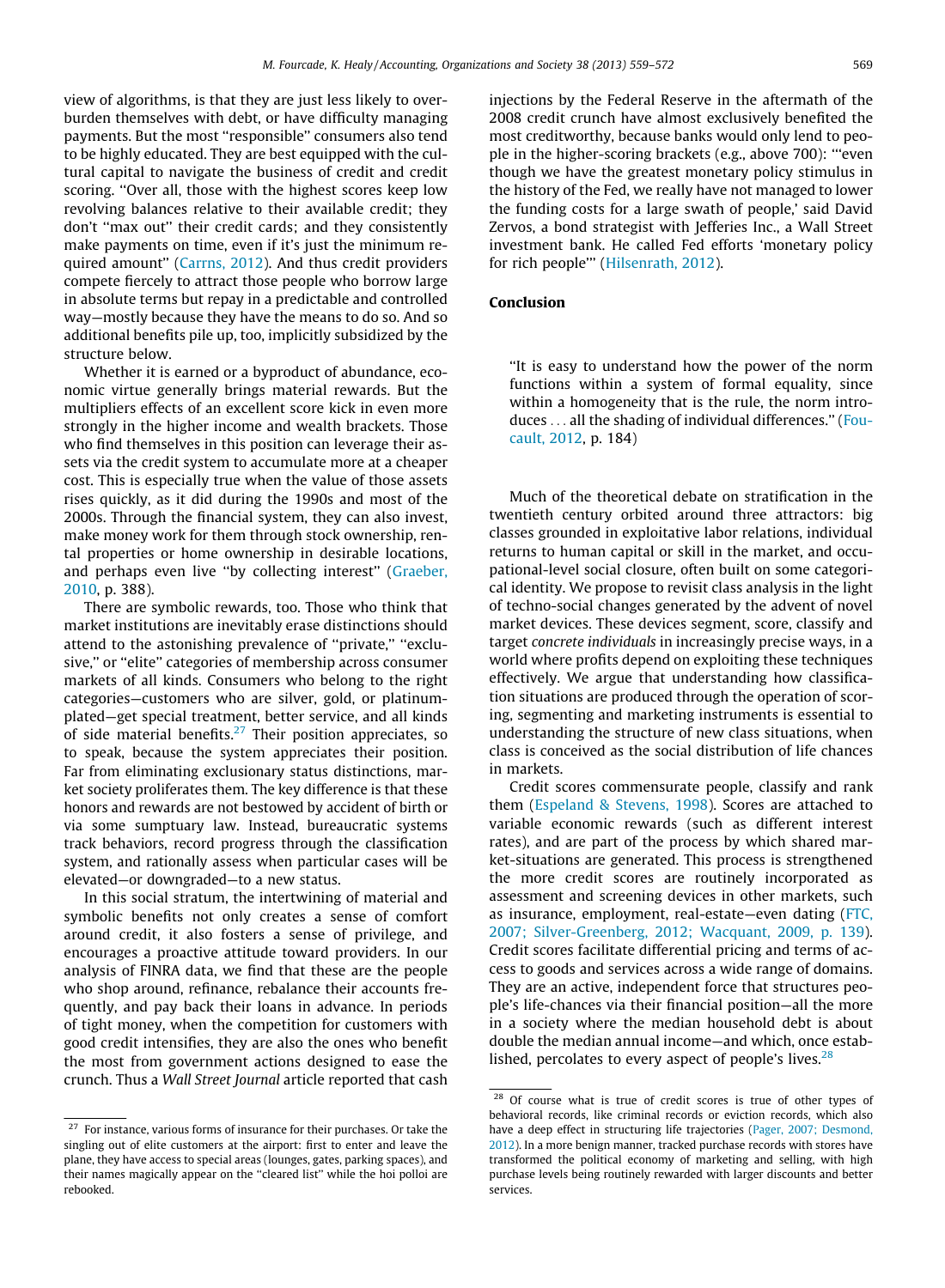<span id="page-11-0"></span>It is important to remember that while these scoring systems grew up in a social context already highly structured by established inequalities in occupational attainment, education, income, and racial stratification, they do not simply reproduce the status quo ante. Accurately tracked measures of credit-related behavior are far better predictors of outcomes than broad measures of educational attainment or racial classification. (Fourcade & Healy, 2013) That is one of the reasons lenders use them. Social scientists would use them, too, were they not trade secrets. Their analytical use and active application in markets does more than simply ''freeze a certain state of the power relations.'' (Bourdieu, 1984, p. 482) It recreates these relations anew. If social class is the distribution of bundles of life-chances expressed as market situations, then we need to rethink class analysis through the prism of credit scores and similar devices.

In the 1960s, there was a debate centered on the notion that ''the poor pay more'' (Caplovitz, 1963). With the Great Society and the expansion of welfare programs, it waned. But its main idea—that being poor costs money, that firms looking to do business with the poor know this, and systematically exploit it—is worth retooling for a neoliberal era. Debt has become more accessible, but also a lot more expensive at the bottom end of the social scale. And now it is not simply the 'poor' that pay more, but much more specific categories of people, measured and targeted by moralized market instruments and differentiated market institutions. Classification situations may have become the engine of modern class situations.

#### Acknowledgements

We thank Steven Barley, Irene Bloemraad, Bruce Carruthers, David Cooper, Eve Chiapello, Matthew Desmond, Marie-Laure Djelic, Derek Hoff, Andreas Kalyvas, Daniel Kluttz, Jeanne Lazarus, Roi Livne, Bruno Palier, Alex Roehrkasse, Matthias Thiemann, Loïc Wacquant, Erik Olin Wright, Valery Yakubovich, two anonymous AOS reviewers for helpful comments on an earlier version of this article or insights about its subject. This work was presented at the annual conferences of the American Sociological Association (2011), the Social Science and History Association (2011), the Society for the Advancement of Socio-Economics (2011), the Interdisciplinary Perspectives on Accounting Conference (2012), the ''Politics of Markets'' conference (Berkeley 2009), the conference on ''Economic Modernity in the 21st century'' (Barcelona 2012) and the Max-Planck-Sciences Po Center inaugural conference (Paris 2012), as well as in talks at Duke University, ESSEC Business School, Harvard University, Princeton University, Sciences-Po, the University of California Berkeley, the University of Chicago, and the University of Pennsylvania.

#### References

Bauman, Z. (2000). Liquid modernity[. Cambridge: Polity Press](http://refhub.elsevier.com/S0361-3682(13)00074-3/h0010).

- [Bay, C. \(2011\). Framing financial responsibility: An analysis of the](http://refhub.elsevier.com/S0361-3682(13)00074-3/h0015) limitations of accounting. [Critical Perspectives on Accounting, 22](http://refhub.elsevier.com/S0361-3682(13)00074-3/h0015)(6), [593–607.](http://refhub.elsevier.com/S0361-3682(13)00074-3/h0015)
- Becker, G. S. (1971). [The economics of discrimination](http://refhub.elsevier.com/S0361-3682(13)00074-3/h0020). University of Chicago [Press.](http://refhub.elsevier.com/S0361-3682(13)00074-3/h0020)
- Bell, D. (1996). [The cultural contradictions of capitalism](http://refhub.elsevier.com/S0361-3682(13)00074-3/h0025). Basic Books.
- [Bertrand, M., & Morse, A. \(2011\). Information disclosure, cognitive biases,](http://refhub.elsevier.com/S0361-3682(13)00074-3/h0030) [and payday borrowing.](http://refhub.elsevier.com/S0361-3682(13)00074-3/h0030) Journal of Finance, 66(6), 1865–1893.
- Bourdieu, P. (1984). [Distinction: A social critique of the judgement of taste](http://refhub.elsevier.com/S0361-3682(13)00074-3/h0035). [Harvard University Press.](http://refhub.elsevier.com/S0361-3682(13)00074-3/h0035)
- Bourdieu, P. (2005). [The social structures of the economy](http://refhub.elsevier.com/S0361-3682(13)00074-3/h0040). Princeton, NJ: [Princeton University Press](http://refhub.elsevier.com/S0361-3682(13)00074-3/h0040).
- [Bourdieu, P., Boltanski, L., & Chamboredon, J. C. \(1963\).](http://refhub.elsevier.com/S0361-3682(13)00074-3/h0045) La Banque et sa clientèle[. Paris: Centre de sociologie européenne](http://refhub.elsevier.com/S0361-3682(13)00074-3/h0045).
- Bowker, G. C., & Star, S. L. (2000). [Sorting things out: Classification and its](http://refhub.elsevier.com/S0361-3682(13)00074-3/h0050) consequences[. The MIT Press.](http://refhub.elsevier.com/S0361-3682(13)00074-3/h0050)
- Breen, R. (2005). Foundations of a neo-Weberian class analysis. In E. O. Wright (Ed.), Approaches to class analysis (pp. 31–50). Cambridge: Cambridge University Press.
- Burchell, G., Gordon, C., & Miller, P. (1991). The foucault effect: Studies in governmentality (1st ed.). University Of Chicago Press.
- Caplovitz, D. (1963). [The poor pay more: Consumer practices of low-income](http://refhub.elsevier.com/S0361-3682(13)00074-3/h0065) families[. Free Press of Glencoe](http://refhub.elsevier.com/S0361-3682(13)00074-3/h0065).
- Carrns, A. (2012, November 6). Secrets of high credit scorers. New York Times (p. B4).
- [Carruthers, B. \(2013\). From uncertainty toward risk: The case of credit](http://refhub.elsevier.com/S0361-3682(13)00074-3/h0075) ratings. [Socio-Economic Review](http://refhub.elsevier.com/S0361-3682(13)00074-3/h0075), 1–27.
- [Carruthers, B., & Cohen, B. \(2010\). Noter le crédit: Classification et](http://refhub.elsevier.com/S0361-3682(13)00074-3/h0080) [Cognition aux Etats-Unis.](http://refhub.elsevier.com/S0361-3682(13)00074-3/h0080) Genèses, 2(79), 48–73.
- [Carruthers, B. G., Guinnane, T. W., & Lee, Y. \(2012\). Bringing ''honest](http://refhub.elsevier.com/S0361-3682(13)00074-3/h0085) [capital'' to poor borrowers: The passage of the U.S. Uniform Small](http://refhub.elsevier.com/S0361-3682(13)00074-3/h0085) Loan Law, 1907–1930. [Journal of Interdisciplinary History, 42](http://refhub.elsevier.com/S0361-3682(13)00074-3/h0085)(3), [393–418.](http://refhub.elsevier.com/S0361-3682(13)00074-3/h0085)
- Caskey, J. P. (1994). [Fringe banking: Check-cashing outlets, pawnshops, and](http://refhub.elsevier.com/S0361-3682(13)00074-3/h0090) the poor[. Russell Sage Foundation.](http://refhub.elsevier.com/S0361-3682(13)00074-3/h0090)
- [Cohen-Cole, E. \(2011\). Credit card redlining.](http://refhub.elsevier.com/S0361-3682(13)00074-3/h0095) Review of Economics and Statistics, 93[\(2\), 700–713](http://refhub.elsevier.com/S0361-3682(13)00074-3/h0095).
- Collins, P. H. (1990). [Black feminist thought: Knowledge, consciousness and](http://refhub.elsevier.com/S0361-3682(13)00074-3/h0100) the politics of empowerment[. HarperCollins Publishers Ltd.](http://refhub.elsevier.com/S0361-3682(13)00074-3/h0100).
- Conley, D. (1999). Being black, living the red. Race, wealth and social policy in America. University of California Press.
- [Cooper, D. J., & Sherer, M. J. \(1984\). The value of corporate accounting](http://refhub.elsevier.com/S0361-3682(13)00074-3/h0110) [reports: Arguments for a political economy of accounting.](http://refhub.elsevier.com/S0361-3682(13)00074-3/h0110) Accounting, [Organizations and Society, 9](http://refhub.elsevier.com/S0361-3682(13)00074-3/h0110)(3), 207–232.
- [Desmond, M. \(2012\). Eviction and the reproduction of urban poverty.](http://refhub.elsevier.com/S0361-3682(13)00074-3/h0115) [American Journal of Sociology, 118](http://refhub.elsevier.com/S0361-3682(13)00074-3/h0115)(1), 88–133.
- [Dimaggio, P. J., & Powell, W. W. \(1983\). The iron cage revisited:](http://refhub.elsevier.com/S0361-3682(13)00074-3/h0120) [Institutional isomorphism and collective rationality in](http://refhub.elsevier.com/S0361-3682(13)00074-3/h0120) organizational fields. [American Sociological Review, 48](http://refhub.elsevier.com/S0361-3682(13)00074-3/h0120)(2), 147–160.
- [Erikson, R., & Goldthorpe, J. H. \(1993\).](http://refhub.elsevier.com/S0361-3682(13)00074-3/h0125) The constant flux: A study of class mobility in industrial societies[. Oxford: Oxford University Press](http://refhub.elsevier.com/S0361-3682(13)00074-3/h0125).
- [Espeland, W., & Sauder, M. \(2007\). Rankings and reactivity. How public](http://refhub.elsevier.com/S0361-3682(13)00074-3/h0130) measures recreate social worlds. [American Journal of Sociology, 113](http://refhub.elsevier.com/S0361-3682(13)00074-3/h0130)(1),  $1 - 40$
- [Espeland, W., & Stevens, M. \(1998\). Commensuration as a social process.](http://refhub.elsevier.com/S0361-3682(13)00074-3/h0135) [Annual Review of Sociology, 24](http://refhub.elsevier.com/S0361-3682(13)00074-3/h0135), 312–343.
- FDIC (2009a). National survey of unbanked and underbanked households. Federal Deposit Insurance Corporation.
- FDIC (2009b). Survey of unbanked and underbanked households (report). Federal Deposit Insurance Corporation.
- FINRA (2009). National financial capability study. Finra Investor Education Foundation.
- Fligstein, N., & Goldstein, A. (2010). The anatomy of the mortgage securitization crisis. In M. Lounsbury & P. M. Hirsch (Eds.), Markets on trial: The economic sociology of the US financial crisis. Emerald Group Publishing Limited.
- Foucault, M. (2012). [Discipline and punish: The birth of the prison](http://refhub.elsevier.com/S0361-3682(13)00074-3/h0160). New [York, NY: Random House](http://refhub.elsevier.com/S0361-3682(13)00074-3/h0160).
- Fourcade, M., & Healy, K. (2013). Credit scores and the moralization of inequality. In Paper presented at the annual conference of the American Sociological Association (August).
- FRB (2007). Report to congress on credit scoring and its effects on the availability and affordability of credit. Board of Governors of the Federal Reserve System.
- Freund, D. M. P. (2010). [Colored property: State policy and white racial](http://refhub.elsevier.com/S0361-3682(13)00074-3/h0175) politics in suburban America[. University Of Chicago Press.](http://refhub.elsevier.com/S0361-3682(13)00074-3/h0175)
- [Fridman, D. \(2010\). From rats to riches: Game playing and the production](http://refhub.elsevier.com/S0361-3682(13)00074-3/h0180) of the capitalist self. [Qualitative Sociology, 33](http://refhub.elsevier.com/S0361-3682(13)00074-3/h0180)(4), 423–446.

[Anderson, E. \(2008\). Experts, ideas, and policy change: The Russell Sage](http://refhub.elsevier.com/S0361-3682(13)00074-3/h0005) [Foundation and small loan reform, 1909–1941.](http://refhub.elsevier.com/S0361-3682(13)00074-3/h0005) Theory and Society, 37[\(3\), 271–310](http://refhub.elsevier.com/S0361-3682(13)00074-3/h0005).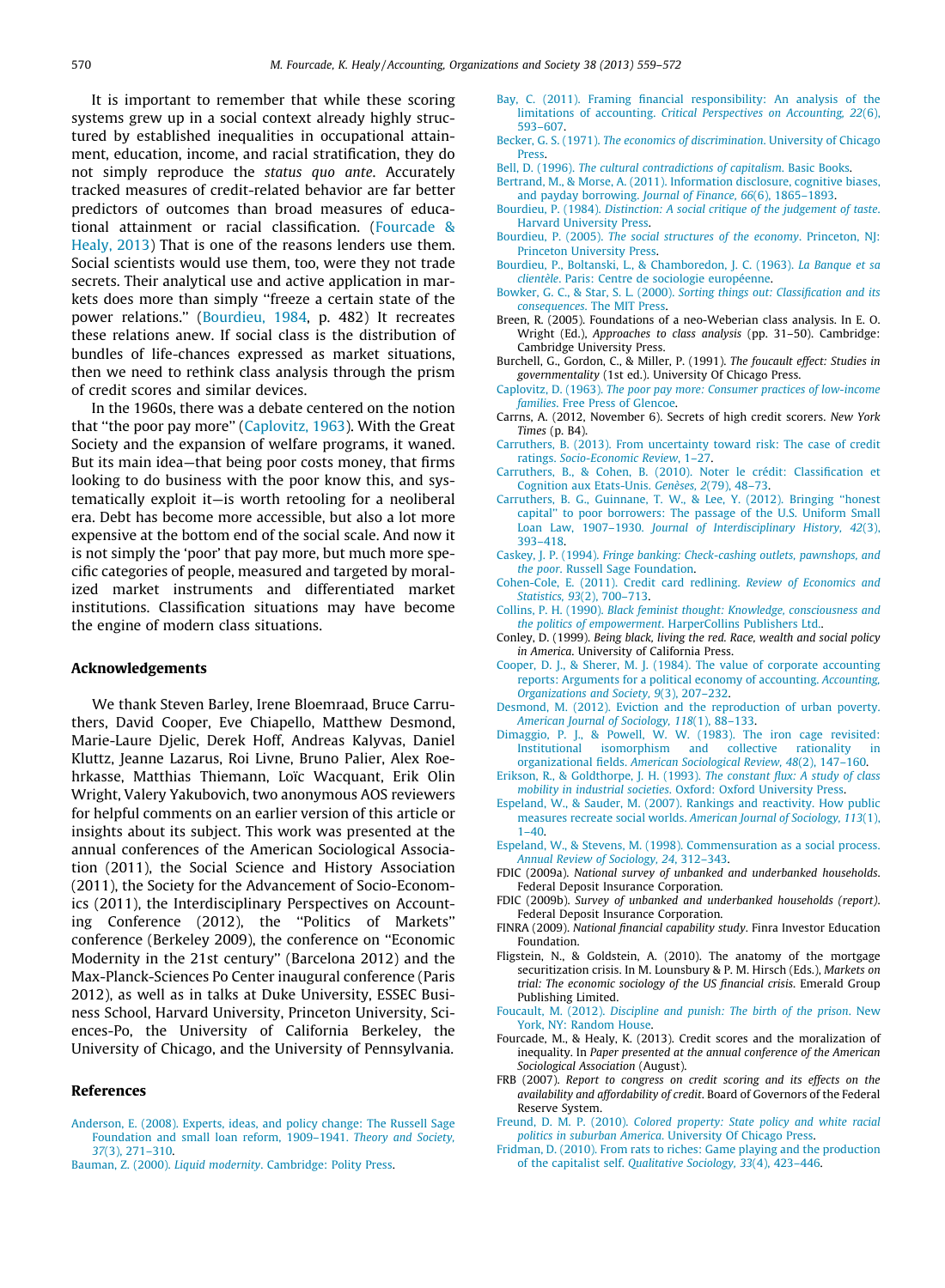- <span id="page-12-0"></span>FTC (2007). Credit-based insurance scores: impact on consumers of automobile insurance. A report to congress. Federal Trade Commission.
- Furletti, M. (2002). An overview and history of credit reporting. Available at SSRN 927487. Graeber, D. (2010). [Debt: The first 5,000 years](http://refhub.elsevier.com/S0361-3682(13)00074-3/h0195). Melville House.
- [Graves, S. M. \(2003\). Landscapes of predation, landscapes of neglect: A](http://refhub.elsevier.com/S0361-3682(13)00074-3/h0200) [location analysis of payday lenders and banks.](http://refhub.elsevier.com/S0361-3682(13)00074-3/h0200) The Professional
- [Geographer, 55](http://refhub.elsevier.com/S0361-3682(13)00074-3/h0200)(3), 303–317. Grow, B., & Epstein, K. (2007, May 21). The poverty business. Business Week.
- Gruenstein Bocian, D., Li, W., Reid, C., & Quercia, R. (2012). Lost ground, 2011: Disparities in mortgage lending and foreclosure. Center for Responsible Lending.
- [Grusky, D. B., & Sørensen, J. B. \(1998\). Can class analysis be salvaged?](http://refhub.elsevier.com/S0361-3682(13)00074-3/h0215) [American Journal of Sociology, 103](http://refhub.elsevier.com/S0361-3682(13)00074-3/h0215)(5), 1187–1234.
- [Guseva, A., & Rona-Tas, A. \(2001\). Uncertainty, risk, and trust: Russian and](http://refhub.elsevier.com/S0361-3682(13)00074-3/h0220) [American credit card markets compared.](http://refhub.elsevier.com/S0361-3682(13)00074-3/h0220) American Sociological Review, [623–646.](http://refhub.elsevier.com/S0361-3682(13)00074-3/h0220)
- Hacker, J. S. (2008). The great risk shift: The new economic insecurity and the decline of the American Dream, rev. and exp. ed. m.
- Hacking, I. (1986). Making up people. In T. Heller, M. Sosna, & D. Wellberry (Eds.), Reconstructing individualism: Autonomy, individuality, and the self in Western thought (pp. 222–236). Stanford, CA: Stanford University Press.
- Hall, P. A., & Soskice, D. W. (2001). [Varieties of capitalism: The institutional](http://refhub.elsevier.com/S0361-3682(13)00074-3/h0235) [foundations of comparative advantage](http://refhub.elsevier.com/S0361-3682(13)00074-3/h0235). Wiley Online Library.
- Harvey, D. (2007). The limits to capital (Updated ed.). Verso.
- [Haveman, H., & Rao, H. \(1997\). Structuring a theory of moral sentiments:](http://refhub.elsevier.com/S0361-3682(13)00074-3/h0245) [Institutional and organizational coevolution in the early thrift](http://refhub.elsevier.com/S0361-3682(13)00074-3/h0245) industry. [American Journal of Sociology, 102](http://refhub.elsevier.com/S0361-3682(13)00074-3/h0245), 1606–1651.
- Hilsenrath, J. (2012, June 19). Fed wrestles with how best to bridge U.S. Credit Divide. Wall Street Journal.
- Hopwood, A. (1994). [Accounting and the pursuit of efficiency](http://refhub.elsevier.com/S0361-3682(13)00074-3/h0255). London: Sage. [Hsia, D. C. \(1978\). Credit scoring and the equal credit opportunity act.](http://refhub.elsevier.com/S0361-3682(13)00074-3/h0260)
- [Hastings LJ, 30](http://refhub.elsevier.com/S0361-3682(13)00074-3/h0260), 371. Hyman, L. (2011). Debtor nation: The history of America in red ink. Princeton, NJ: Princeton University Press.
- Krippner, G. R. (2012). [Capitalizing on crisis: The political origins of the rise](http://refhub.elsevier.com/S0361-3682(13)00074-3/h0270) of finance[. Harvard University Press](http://refhub.elsevier.com/S0361-3682(13)00074-3/h0270).
- Langley, P. (2009). [The everyday life of global finance: Saving and borrowing](http://refhub.elsevier.com/S0361-3682(13)00074-3/h0275) in Anglo-America[. Oxford: Oxford University Press.](http://refhub.elsevier.com/S0361-3682(13)00074-3/h0275)
- Lazarus, J. (2012). [L'épreuve du crédit: Banques, banquiers, clients](http://refhub.elsevier.com/S0361-3682(13)00074-3/h0280). Paris: [Calmann-Lévy](http://refhub.elsevier.com/S0361-3682(13)00074-3/h0280).
- [Leyshon, A., & Thrift, N. \(1995\). Geographies of financial exclusion:](http://refhub.elsevier.com/S0361-3682(13)00074-3/h0285) [Financial abandonment in Britain and the United States.](http://refhub.elsevier.com/S0361-3682(13)00074-3/h0285) Transactions [of the Institute of British Geographers](http://refhub.elsevier.com/S0361-3682(13)00074-3/h0285), 312–341.
- [Leyshon, A., & Thrift, N. \(1999\). Lists come alive: Electronic systems of](http://refhub.elsevier.com/S0361-3682(13)00074-3/h0290) [knowledge and the rise of credit-scoring in retail banking.](http://refhub.elsevier.com/S0361-3682(13)00074-3/h0290) Economy [and Society, 28](http://refhub.elsevier.com/S0361-3682(13)00074-3/h0290)(3), 434–466.
- Loveman, M. (forthcoming). National colors: Racial classification and the state in Latin America. Oxford University Press.
- Lusardi, A. (2011). Americans' financial capability. NBER working paper, 14808.
- Lusardi, A., & Tufano, P. (2009). Debt literacy, financial experiences, and overindebtedness. NBER working paper, 17107.
- [Marron, D. \(2007\). 'Lending by numbers': Credit scoring and the](http://refhub.elsevier.com/S0361-3682(13)00074-3/h0310) [constitution of risk within American consumer credit.](http://refhub.elsevier.com/S0361-3682(13)00074-3/h0310) Economy and Society, 36[\(1\), 103–133.](http://refhub.elsevier.com/S0361-3682(13)00074-3/h0310)
- Marron, D. (2009). [Consumer credit in the United States: A sociological](http://refhub.elsevier.com/S0361-3682(13)00074-3/h0315) [perspective from the 19th century to the present](http://refhub.elsevier.com/S0361-3682(13)00074-3/h0315). Palgrave Macmillan.
- Marx, K. (1981). Capital [\(Vol. III\). Harmondsworth: Penguin.](http://refhub.elsevier.com/S0361-3682(13)00074-3/h0320)
- Massey, D. S. (2008). [Categorically unequal: The American stratification](http://refhub.elsevier.com/S0361-3682(13)00074-3/h0325) system[. Russell Sage Foundation Publications.](http://refhub.elsevier.com/S0361-3682(13)00074-3/h0325)
- [Melzer, B. T. \(2011\). The real costs of credit access: Evidence from the](http://refhub.elsevier.com/S0361-3682(13)00074-3/h0330) [payday](http://refhub.elsevier.com/S0361-3682(13)00074-3/h0330) [lending](http://refhub.elsevier.com/S0361-3682(13)00074-3/h0330) [market](http://refhub.elsevier.com/S0361-3682(13)00074-3/h0330)<sup>\*</sup>. [The Quarterly Journal of Economics, 126](http://refhub.elsevier.com/S0361-3682(13)00074-3/h0330)(1), [517–555.](http://refhub.elsevier.com/S0361-3682(13)00074-3/h0330)
- [Mian, A., & Sufi, A. \(2009\). The consequences of mortgage credit](http://refhub.elsevier.com/S0361-3682(13)00074-3/h0335) [expansion: Evidence from the US mortgage default crisis.](http://refhub.elsevier.com/S0361-3682(13)00074-3/h0335) The [Quarterly Journal of Economics, 124](http://refhub.elsevier.com/S0361-3682(13)00074-3/h0335)(4), 1449–1496.
- [Mikes, A. \(2009\). Risk management and calculative cultures.](http://refhub.elsevier.com/S0361-3682(13)00074-3/h0340) Management [Accounting Research, 20](http://refhub.elsevier.com/S0361-3682(13)00074-3/h0340)(1), 18–40.
- [Miller, P. \(1992\). Accounting and objectivity: The invention of calculating](http://refhub.elsevier.com/S0361-3682(13)00074-3/h0345) [selves and calculable spaces.](http://refhub.elsevier.com/S0361-3682(13)00074-3/h0345) Annals of Scholarship, 9(1/2), 61–86.
- Miller, M. J. (2003). [Credit reporting systems and the international economy](http://refhub.elsevier.com/S0361-3682(13)00074-3/h0350). [The MIT Press.](http://refhub.elsevier.com/S0361-3682(13)00074-3/h0350)
- [Miller, P., & O'Leary, T. \(1987\). Accounting and the construction of the](http://refhub.elsevier.com/S0361-3682(13)00074-3/h0355) governable person. [Accounting, Organizations and Society, 12](http://refhub.elsevier.com/S0361-3682(13)00074-3/h0355)(3), [235–265.](http://refhub.elsevier.com/S0361-3682(13)00074-3/h0355)
- [Muniesa, F., Millo, Y., & Callon, M. \(2007\). An introduction to market](http://refhub.elsevier.com/S0361-3682(13)00074-3/h0360) devices. [The Sociological Review, 55](http://refhub.elsevier.com/S0361-3682(13)00074-3/h0360), 1–12.
- Newman, K., & Chen, V. T. (2007). [The missing class: Portraits of the near](http://refhub.elsevier.com/S0361-3682(13)00074-3/h0365) poor in America[. Boston: Beacon Press.](http://refhub.elsevier.com/S0361-3682(13)00074-3/h0365)
- Oliver, M., & Shapiro, T. (2006). Black wealth/white wealth: A new perspective on racial inequality. Routledge.
- Pager, D. (2007). [Marked: Race, crime, and finding work in an era of mass](http://refhub.elsevier.com/S0361-3682(13)00074-3/h0375) incarceration[. University of Chicago Press](http://refhub.elsevier.com/S0361-3682(13)00074-3/h0375).
- [Poon, M. \(2007\). Scorecards as devices for consumer credit: The case of](http://refhub.elsevier.com/S0361-3682(13)00074-3/h0380) [Fair, Isaac & Company Incorporated.](http://refhub.elsevier.com/S0361-3682(13)00074-3/h0380) The Sociological Review, 55, [284–306.](http://refhub.elsevier.com/S0361-3682(13)00074-3/h0380)
- [Poon, M. \(2009\). From new deal institutions to capital markets:](http://refhub.elsevier.com/S0361-3682(13)00074-3/h0385) [Commercial consumer risk scores and the making of subprime](http://refhub.elsevier.com/S0361-3682(13)00074-3/h0385) mortgage finance. [Accounting, Organizations and Society, 34](http://refhub.elsevier.com/S0361-3682(13)00074-3/h0385)(5), [654–674.](http://refhub.elsevier.com/S0361-3682(13)00074-3/h0385)
- Poon, M. (2013). Statistically discriminating without discrimination. Working paper. London School of Economics.
- Porter, T. (1995). [Trust in numbers. The pursuit of objectivity in science and](http://refhub.elsevier.com/S0361-3682(13)00074-3/h0395) public life[. Princeton, NJ: Princeton University Press.](http://refhub.elsevier.com/S0361-3682(13)00074-3/h0395)
- Power, M. (2011). [Organized uncertainty: Designing a world of risk](http://refhub.elsevier.com/S0361-3682(13)00074-3/h0400) management[. Oxford: Oxford University Press](http://refhub.elsevier.com/S0361-3682(13)00074-3/h0400).
- Prasad, M. (2013). [The land of too much: American abundance and the](http://refhub.elsevier.com/S0361-3682(13)00074-3/h0405) paradox of poverty[. Harvard University Press](http://refhub.elsevier.com/S0361-3682(13)00074-3/h0405).
- Quinn, S. L. (2011). Government policy, housing, and the origins of securitization, 1780–1968. PhD Dissertation, Department of Sociology, University of California, Berkeley.
- [Reskin, B. \(2012\). The race discrimination system.](http://refhub.elsevier.com/S0361-3682(13)00074-3/h0415) Annual Review of [Sociology, 38](http://refhub.elsevier.com/S0361-3682(13)00074-3/h0415), 17–35.
- Roy, A. (2010). [Poverty capital: Microfinance and the making of](http://refhub.elsevier.com/S0361-3682(13)00074-3/h0420) development[. Taylor & Francis.](http://refhub.elsevier.com/S0361-3682(13)00074-3/h0420)
- [Ruef, M., & Patterson, K. \(2009\). Credit and classification: The impact of](http://refhub.elsevier.com/S0361-3682(13)00074-3/h0425) [industry boundaries in nineteenth-century America.](http://refhub.elsevier.com/S0361-3682(13)00074-3/h0425) Administrative [Science Quarterly, 54](http://refhub.elsevier.com/S0361-3682(13)00074-3/h0425)(3), 486–520.
- Schneider, D., & Tufano, P. (2007). New savings from old innovations: Asset building for the less affluent. Financing low-income communities: Models, obstacles and future directions. New York: Russell Sage.
- Schor, P. (2009). Compter et classer: Histoire des recensements Américains. Editions de l'Ecole Pratiques de Hautes Etudes en Sciences Sociales.
- Scott, J. C. (1999). [Seeing like a state: How certain schemes to improve the](http://refhub.elsevier.com/S0361-3682(13)00074-3/h0440) [human condition have failed](http://refhub.elsevier.com/S0361-3682(13)00074-3/h0440). Yale University Press.
- Sherman, M. (2009). A short history of financial deregulation in the United States. CEPR report (July).
- Silver-Greenberg, J. (2012). Perfect 10? Never mind that. Ask her for her credit score (p. A1). New York Times.
- Skeel, D. A. (2001). Debt's dominion: A history of bankruptcy law in America. Princeton University Press.
- Skiba, P., & Tobacman, J. (2009). Do payday loans cause bankruptcy? Vanderbilt Law and Economics Research Paper, 11–13).
- [Soederberg, S. \(2012\). The US debtfare state and the credit card industry:](http://refhub.elsevier.com/S0361-3682(13)00074-3/h0465) [Forging spaces of dispossession.](http://refhub.elsevier.com/S0361-3682(13)00074-3/h0465) Antipode, 45(2), 493–512.
- [Starr, P. \(1992\). Social categories and claims in the liberal state.](http://refhub.elsevier.com/S0361-3682(13)00074-3/h0470) Social Research, 59[\(2\), 263–295](http://refhub.elsevier.com/S0361-3682(13)00074-3/h0470).
- Steensland, B. (2010). Moral classification and social policy. In S. Hitlin, & S. Vaisey (Eds.), The handbook on the sociology of morality (pp. 455– 68). New York, NY: Springer.
- [Stegman, M. A., & Faris, R. \(2003\). Payday lending: A business model that](http://refhub.elsevier.com/S0361-3682(13)00074-3/h0480) encourages chronic borrowing. [Economic Development Quarterly,](http://refhub.elsevier.com/S0361-3682(13)00074-3/h0480) 17[\(1\), 8–32.](http://refhub.elsevier.com/S0361-3682(13)00074-3/h0480)
- Sullivan, T. A., Westbrook, J. L., & Warren, E. (1999). As we forgive our debtors: Bankruptcy and consumer credit in America. Beard Books.
- [Sullivan, T. A., Warren, E., & Westbrook, J. L. \(2006\). Less stigma or more](http://refhub.elsevier.com/S0361-3682(13)00074-3/h0490) [financial distress: An empirical analysis of the extraordinary increase](http://refhub.elsevier.com/S0361-3682(13)00074-3/h0490) in bankruptcy filings. [Stanford Law Review, 59](http://refhub.elsevier.com/S0361-3682(13)00074-3/h0490)(2), 213–256.
- Tilly, C. (1999). Durable inequality[. University of California Press](http://refhub.elsevier.com/S0361-3682(13)00074-3/h0495).
- [Trumbull, G. \(2012\). Credit access and social welfare: The rise of](http://refhub.elsevier.com/S0361-3682(13)00074-3/h0500) [consumer lending in the United States and France.](http://refhub.elsevier.com/S0361-3682(13)00074-3/h0500) Politics & Society, 40[\(1\), 9–34.](http://refhub.elsevier.com/S0361-3682(13)00074-3/h0500)
- [Vargha, Z. \(2011\). From long-term savings to instant mortgages: Financial](http://refhub.elsevier.com/S0361-3682(13)00074-3/h0505) [demonstration and the role of interaction in markets.](http://refhub.elsevier.com/S0361-3682(13)00074-3/h0505) Organization, 18[\(2\), 215–235](http://refhub.elsevier.com/S0361-3682(13)00074-3/h0505).
- Venkatesh, S. A. (2008). [Off the books: The underground economy of the](http://refhub.elsevier.com/S0361-3682(13)00074-3/h0510) urban poor[. Harvard University Press.](http://refhub.elsevier.com/S0361-3682(13)00074-3/h0510)
- Wacquant, L. (2009). [Punishing the poor: The neoliberal government of social](http://refhub.elsevier.com/S0361-3682(13)00074-3/h0515) insecurity[. Duke University Press.](http://refhub.elsevier.com/S0361-3682(13)00074-3/h0515)
- Weber, M. (1978a). [Economy and society: An outline of interpretive](http://refhub.elsevier.com/S0361-3682(13)00074-3/h0520) sociology [\(Vol. 1\). Berkeley: University of California Press](http://refhub.elsevier.com/S0361-3682(13)00074-3/h0520).
- Weber, M. (1978b). [Economy and society: An outline of interpretive](http://refhub.elsevier.com/S0361-3682(13)00074-3/h0525) sociology [\(Vol. 2\). Berkeley: University of California Press](http://refhub.elsevier.com/S0361-3682(13)00074-3/h0525).